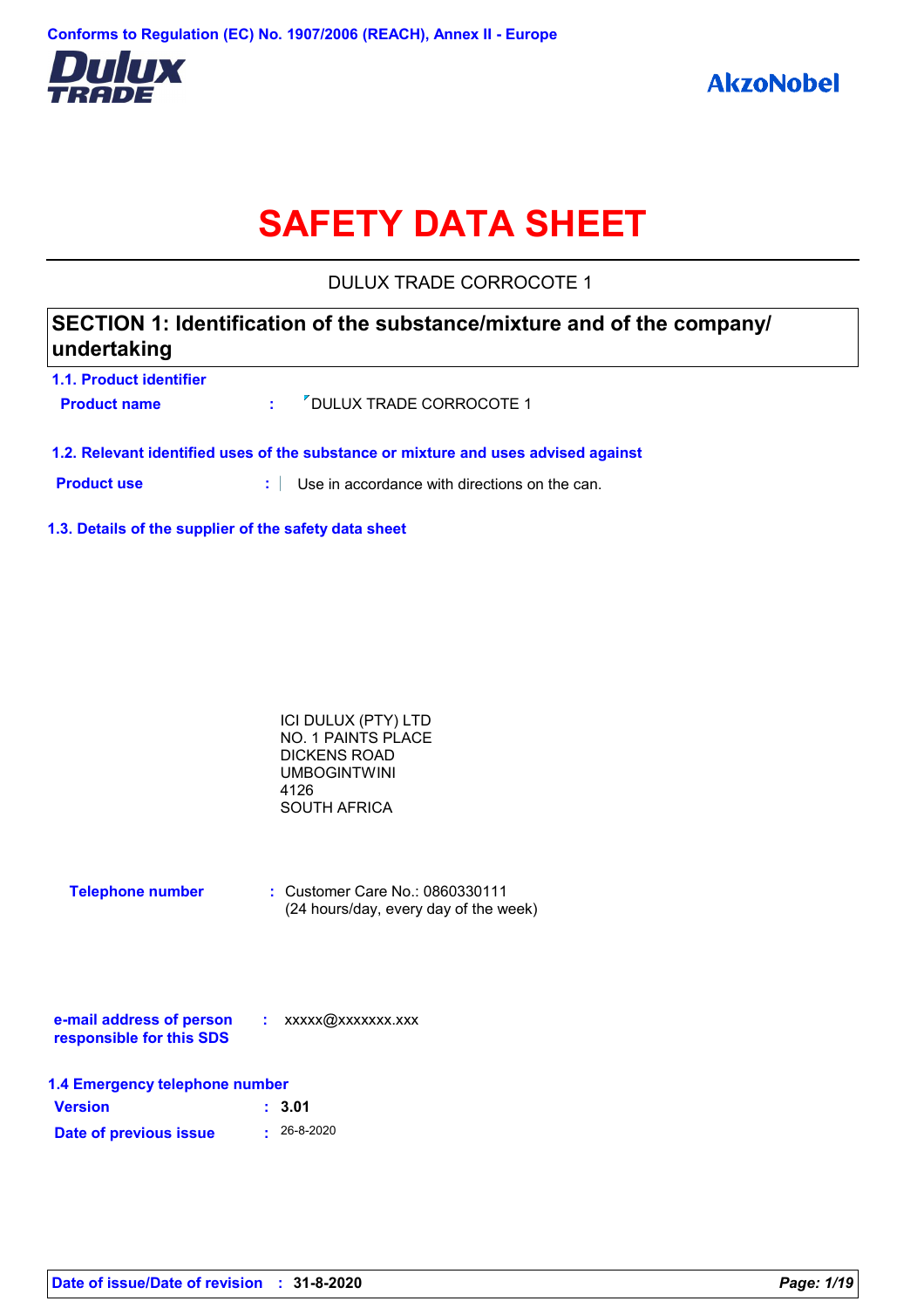# **SECTION 2: Hazards identification**

#### **2.1 Classification of the substance or mixture**

#### **Product definition : Mixture**

#### **Classification according to Regulation (EC) No. 1272/2008 [CLP/GHS]**

Flam. Liq. 2, H225 Skin Irrit. 2, H315 Eye Dam. 1, H318 Skin Sens. 1, H317 STOT SE 3, H335 Aquatic Chronic 2, H411

The product is classified as hazardous according to Regulation (EC) 1272/2008 as amended.

| <b>Ingredients of unknown</b><br>toxicity    |         |
|----------------------------------------------|---------|
| <b>Ingredients of unknown</b><br>ecotoxicity | $: 0\%$ |

See Section 11 for more detailed information on health effects and symptoms. See Section 16 for the full text of the H statements declared above.

| 2.2 Label elements                  |
|-------------------------------------|
| والمستحدث والمتعارف المستحدث والراز |

| <b>Hazard pictograms</b>                                                                                                                                 |                                                                                                                                                                                                                                                                         |
|----------------------------------------------------------------------------------------------------------------------------------------------------------|-------------------------------------------------------------------------------------------------------------------------------------------------------------------------------------------------------------------------------------------------------------------------|
| <b>Signal word</b>                                                                                                                                       | Danger<br>÷.                                                                                                                                                                                                                                                            |
| <b>Hazard statements</b>                                                                                                                                 | H225 - Highly flammable liquid and vapour.<br>H318 - Causes serious eye damage.<br>H315 - Causes skin irritation.<br>H317 - May cause an allergic skin reaction.<br>H335 - May cause respiratory irritation.<br>H411 - Toxic to aquatic life with long lasting effects. |
| <b>Precautionary statements</b>                                                                                                                          |                                                                                                                                                                                                                                                                         |
| <b>General</b>                                                                                                                                           | : P102 - Keep out of reach of children.<br>P101 - If medical advice is needed, have product container or label at hand.                                                                                                                                                 |
| <b>Prevention</b>                                                                                                                                        | : P280 - Wear eye or face protection.<br>P210 - Keep away from heat, hot surfaces, sparks, open flames and other ignition<br>sources. No smoking.<br>P233 - Keep container tightly closed.                                                                              |
| <b>Response</b>                                                                                                                                          | : P304 + P340 - IF INHALED: Remove person to fresh air and keep comfortable for<br>breathing.<br>P305 + P310 - IF IN EYES: Immediately call a POISON CENTER or doctor.<br>P312 - Call a POISON CENTER or doctor/physician if you feel unwell.                           |
| <b>Storage</b>                                                                                                                                           | $:$ P235 - Keep cool.                                                                                                                                                                                                                                                   |
| <b>Disposal</b>                                                                                                                                          | : P501 - Dispose of contents and container in accordance with all local, regional,<br>national or international regulations.                                                                                                                                            |
| <b>Hazardous ingredients</b>                                                                                                                             | butan-1-ol<br>Reaction Mass of Ethylbenzene and M-Xylene and P-Xylene<br>2-methylpropan-1-ol<br>Fatty acids, C14-18 and C16-18-unsatd., maleated<br>maleic anhydride                                                                                                    |
| <b>Supplemental label</b><br>elements                                                                                                                    | : Not applicable.                                                                                                                                                                                                                                                       |
| <b>Annex XVII - Restrictions</b><br>on the manufacture,<br>placing on the market and<br>use of certain dangerous<br>substances, mixtures and<br>articles | : Not applicable.                                                                                                                                                                                                                                                       |
| <b>Special packaging requirements</b>                                                                                                                    |                                                                                                                                                                                                                                                                         |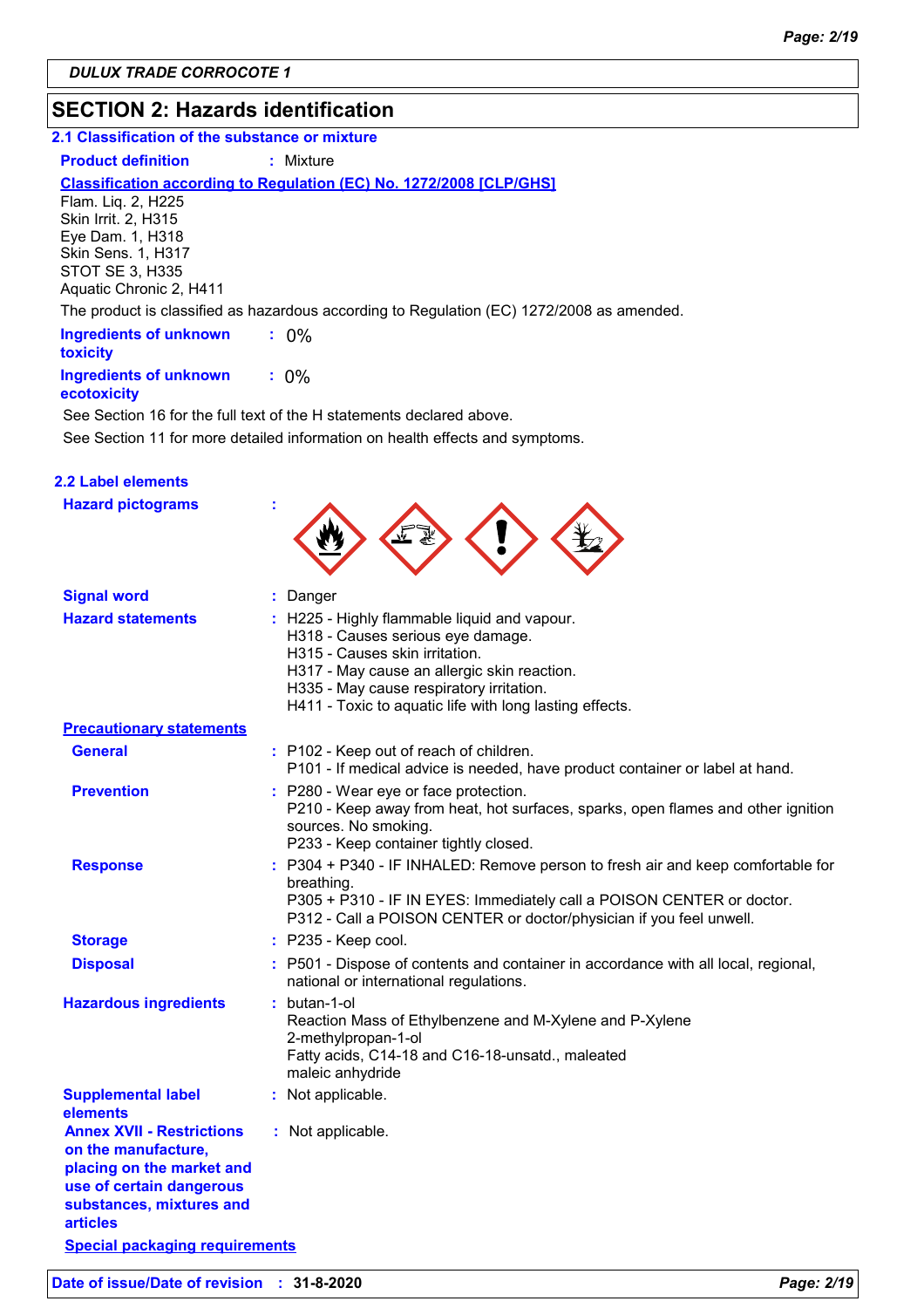# **SECTION 2: Hazards identification**

**Containers to be fitted with child-resistant fastenings :** Not applicable. **Tactile warning of danger :** Yes, applicable.

#### **2.3 Other hazards**

**Other hazards which do : not result in classification** : None known.

### **SECTION 3: Composition/information on ingredients**

| <b>3.2 Mixtures</b>                                           | : Mixture                                                                                 |               |                                                                                                                                                                                                   |             |
|---------------------------------------------------------------|-------------------------------------------------------------------------------------------|---------------|---------------------------------------------------------------------------------------------------------------------------------------------------------------------------------------------------|-------------|
| <b>Product/ingredient name</b>                                | <b>Identifiers</b>                                                                        | $\frac{9}{6}$ | <b>Regulation (EC) No.</b><br>1272/2008 [CLP]                                                                                                                                                     | <b>Type</b> |
| butan-1-ol                                                    | EC: 200-751-6<br>CAS: 71-36-3<br>Index:<br>603-004-00-6                                   | ≤10           | Flam. Liq. 3, H226<br>Acute Tox. 4, H302<br>Skin Irrit. 2, H315<br>Eye Dam. 1, H318<br><b>STOT SE 3, H335</b><br>STOT SE 3, H336                                                                  | $[1]$       |
| Reaction Mass of<br>Ethylbenzene and M-Xylene<br>and P-Xylene | REACH #:<br>01-2119488216-32                                                              | ~10           | Flam. Liq. 3, H226<br>Acute Tox. 4, H312<br>Acute Tox. 4, H332<br>Skin Irrit. 2, H315<br>Eye Irrit. 2, H319<br>STOT SE 3, H335<br>STOT RE 2, H373<br>Asp. Tox. 1, H304<br>Aquatic Chronic 3, H412 | $[1]$       |
| trizinc bis(orthophosphate)                                   | REACH #:<br>01-2119485044-40<br>EC: 231-944-3<br>CAS: 7779-90-0<br>Index:<br>030-011-00-6 | ≤5            | Aquatic Acute 1, H400 (M=1)<br>Aquatic Chronic 1, H410 (M=1)                                                                                                                                      | $[1]$       |
| 1-methoxy-2-propanol                                          | REACH #:<br>01-2119457435-35<br>EC: 203-539-1<br>CAS: 107-98-2<br>Index:<br>603-064-00-3  | ∣≤4,5         | Flam. Liq. 3, H226<br>STOT SE 3, H336                                                                                                                                                             | [1] [2]     |
| 2-methylpropan-1-ol                                           | EC: 201-148-0<br>CAS: 78-83-1<br>Index:<br>603-108-00-1                                   | ∣≤3           | Flam. Liq. 3, H226<br>Skin Irrit. 2, H315<br>Eye Dam. 1, H318<br><b>STOT SE 3, H335</b><br>STOT SE 3, H336                                                                                        | $[1]$       |
| Urea, polymer with<br>formaldehyde, isobutylated              | CAS: 68002-18-6                                                                           | ≤3            | Aquatic Chronic 4, H413                                                                                                                                                                           | $[1]$       |
| pentan-2-ol                                                   | EC: 227-907-6<br>CAS: 6032-29-7<br>Index:<br>603-006-00-7                                 | ≤3            | Flam. Liq. 3, H226<br>Acute Tox. 4, H332<br><b>STOT SE 3, H335</b><br><b>EUH066</b>                                                                                                               | $[1]$       |
| Propan-2-ol                                                   | CAS: 67-63-0<br>Index:                                                                    | ∣≤2           | Flam. Liq. 2, H225<br>Eye Irrit. 2, H319                                                                                                                                                          | $[1]$       |
| Phosphoric acid                                               | 603-117-00-0<br>REACH #:<br>01-2119485924-24<br>CAS: 7664-38-2<br>Index:<br>015-011-00-6  | ∣≤3           | STOT SE 3, H336<br>Skin Corr. 1B, H314<br>Eye Dam. 1, H318                                                                                                                                        | $[1]$       |
| 3-methylbutan-2-ol                                            | EC: 209-950-2<br>CAS: 598-75-4                                                            | $\leq$ 1      | Flam. Liq. 3, H226<br>Acute Tox. 4, H332                                                                                                                                                          | $[1]$       |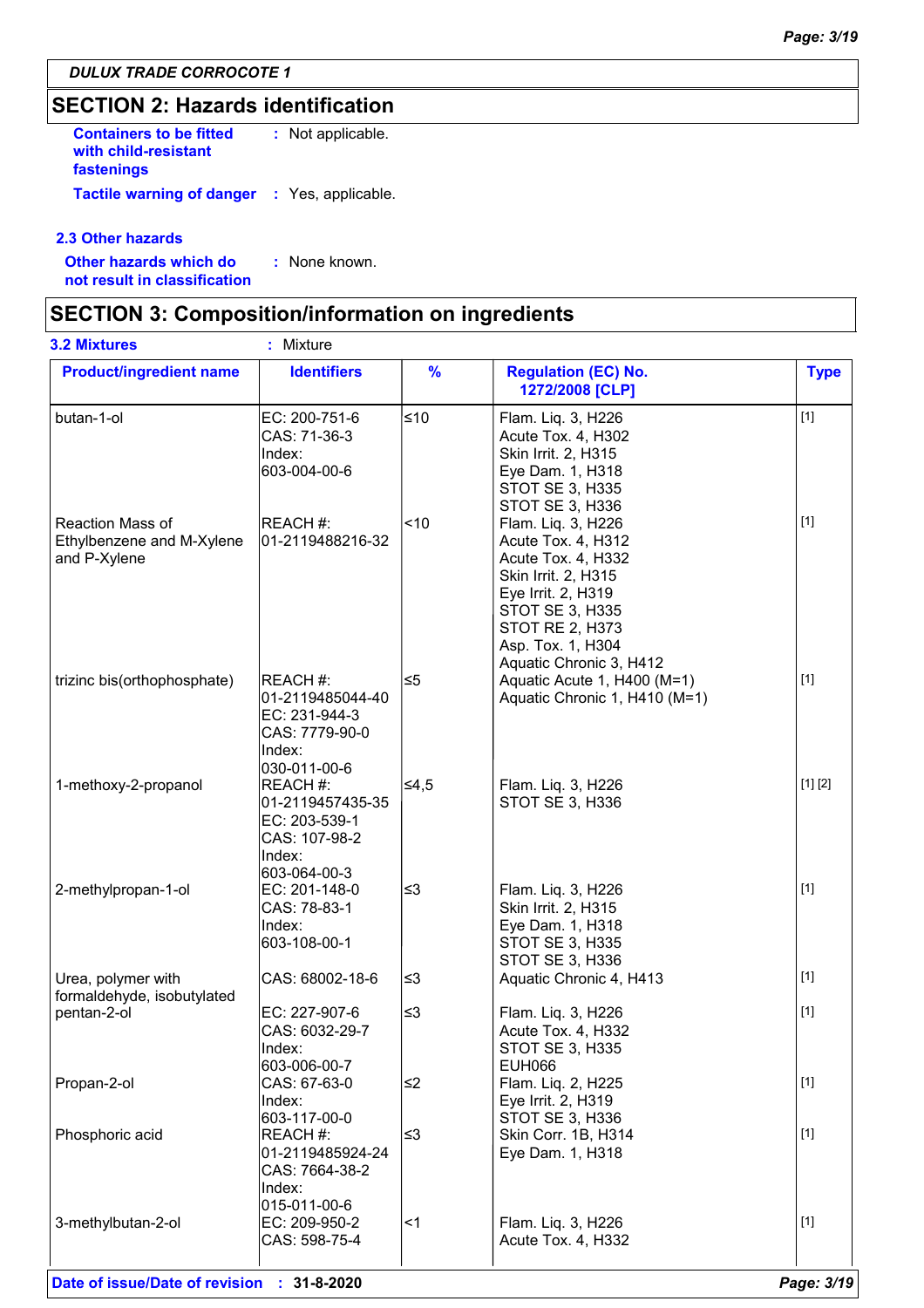[1]

# *DULUX TRADE CORROCOTE 1*

#### **SECTION 3: Composition/information on ingredients** Index: 603-006-00-7 STOT SE 3, H335 EUH066 phenol **EC:** 203-632-7 **2018** CAS: 108-95-2 Index: 604-001-00-2 Acute Tox. 3, H301 Acute Tox. 3, H311 Acute Tox. 3, H331 Skin Corr. 1B, H314 Eye Dam. 1, H318 Muta. 2, H341 STOT RE 2, H373 [1] [2] 3-pentanol **EC:** 209-526-7 **≤0,3** CAS: 584-02-1 ≤0,3 Flam. Liq. 3, H226 Acute Tox. 4, H332 STOT SE 3, H335 EUH066 [1] Fatty acids, C14-18 and C16-18-unsatd., maleated  $REACH #: Not yet  $\leq 0.3$$ registered EC: 288-306-2 CAS: 85711-46-2 Skin Irrit. 2, H315 Skin Sens. 1, H317 [1] zinc oxide REACH #: 01-2119463881-32 EC: 215-222-5 ≤0,3 Aquatic Acute 1, H400 (M=1) Aquatic Chronic 1, H410 (M=1) [1]

There are no additional ingredients present which, within the current knowledge of the supplier and in the concentrations applicable, are classified as hazardous to health or the environment, are PBTs, vPvBs or Substances of equivalent concern, or have been assigned a workplace exposure limit and hence require reporting in this section.

**See Section 16 for the full text of the H statements declared** 

STOT RE 1, H372 (respiratory system)

≤0,1 Acute Tox. 4, H302 Skin Corr. 1B, H314 Eye Dam. 1, H318 Resp. Sens. 1, H334 Skin Sens. 1A, H317

**above.**

#### **Type**

[1] Substance classified with a health or environmental hazard

maleic anhydride  $\vert$ EC: 203-571-6  $\vert$   $\leq$ 0,1

CAS: 1314-13-2

CAS: 108-31-6

[2] Substance with a workplace exposure limit

[3] Substance meets the criteria for PBT according to Regulation (EC) No. 1907/2006, Annex XIII

[4] Substance meets the criteria for vPvB according to Regulation (EC) No. 1907/2006, Annex XIII

[5] Substance of equivalent concern

[6] Additional disclosure due to company policy

Occupational exposure limits, if available, are listed in Section 8.

# **SECTION 4: First aid measures**

#### **4.1 Description of first aid measures**

| <b>General</b>      | : In all cases of doubt, or when symptoms persist, seek medical attention. Never give<br>anything by mouth to an unconscious person. If unconscious, place in recovery<br>position and seek medical advice. |
|---------------------|-------------------------------------------------------------------------------------------------------------------------------------------------------------------------------------------------------------|
| Eye contact         | : Check for and remove any contact lenses. Immediately flush eyes with running<br>water for at least 15 minutes, keeping eyelids open. Seek immediate medical<br>attention.                                 |
| <b>Inhalation</b>   | : Remove to fresh air. Keep person warm and at rest. If not breathing, if breathing is<br>irregular or if respiratory arrest occurs, provide artificial respiration or oxygen by<br>trained personnel.      |
| <b>Skin contact</b> | : Remove contaminated clothing and shoes. Wash skin thoroughly with soap and<br>water or use recognised skin cleanser. Do NOT use solvents or thinners.                                                     |
| <b>Ingestion</b>    | : If swallowed, seek medical advice immediately and show the container or label.<br>Keep person warm and at rest. Do NOT induce vomiting.                                                                   |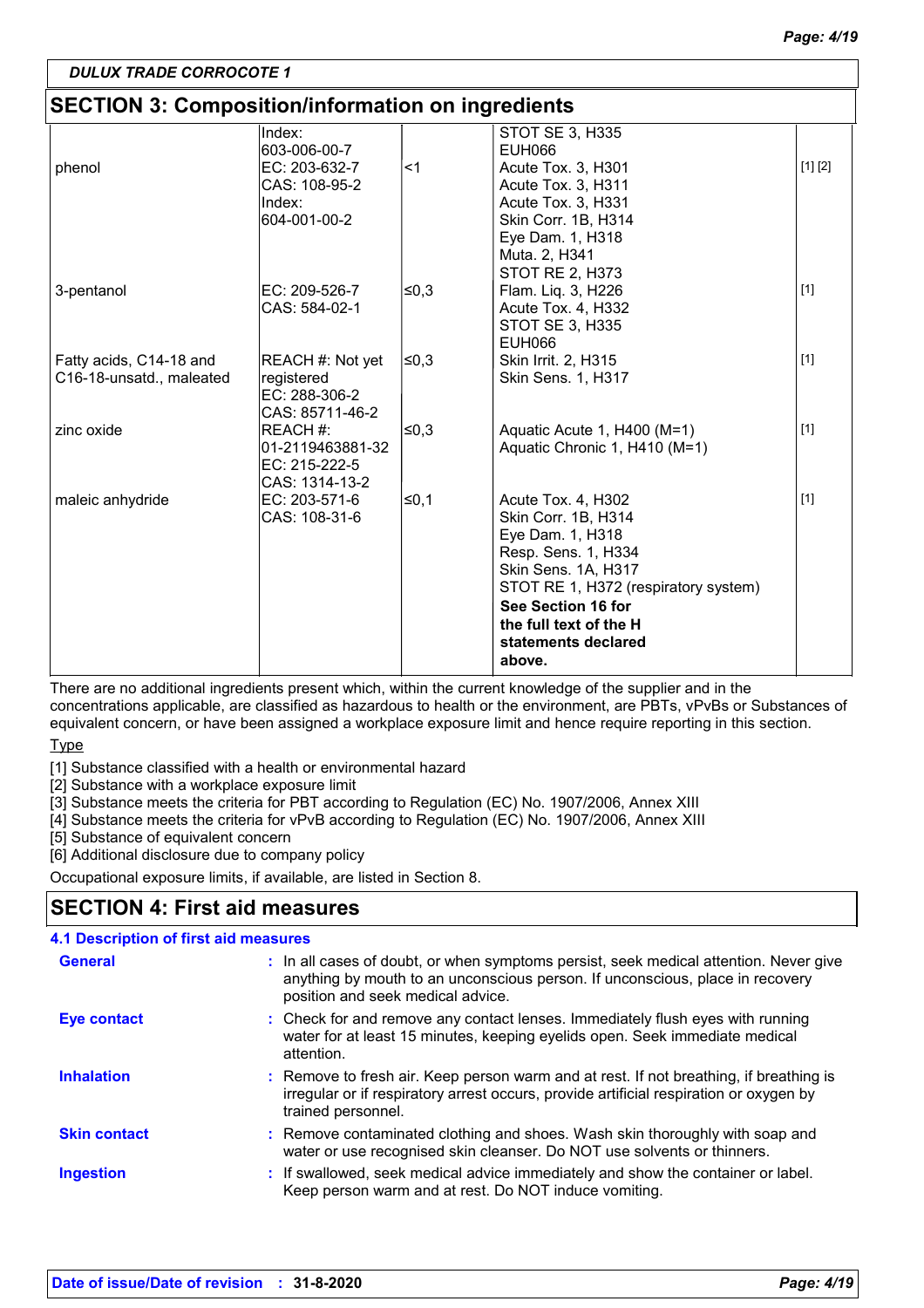### **SECTION 4: First aid measures**

| <b>Protection of first-aiders</b> | : No action shall be taken involving any personal risk or without suitable training. If it                                                                         |
|-----------------------------------|--------------------------------------------------------------------------------------------------------------------------------------------------------------------|
|                                   | is suspected that fumes are still present, the rescuer should wear an appropriate<br>mask or self-contained breathing apparatus. It may be dangerous to the person |
|                                   | providing aid to give mouth-to-mouth resuscitation. Wash contaminated clothing<br>thoroughly with water before removing it, or wear gloves.                        |

#### **4.2 Most important symptoms and effects, both acute and delayed**

There are no data available on the mixture itself. The mixture has been assessed following the conventional method of the CLP Regulation (EC) No 1272/2008 and is classified for toxicological properties accordingly. See Sections 2 and 3 for details.

Exposure to component solvent vapour concentrations in excess of the stated occupational exposure limit may result in adverse health effects such as mucous membrane and respiratory system irritation and adverse effects on the kidneys, liver and central nervous system. Symptoms and signs include headache, dizziness, fatigue, muscular weakness, drowsiness and, in extreme cases, loss of consciousness.

Solvents may cause some of the above effects by absorption through the skin. Repeated or prolonged contact with the mixture may cause removal of natural fat from the skin, resulting in non-allergic contact dermatitis and absorption through the skin.

If splashed in the eyes, the liquid may cause irritation and reversible damage.

Ingestion may cause nausea, diarrhea and vomiting.

This takes into account, where known, delayed and immediate effects and also chronic effects of components from short-term and long-term exposure by oral, inhalation and dermal routes of exposure and eye contact.

Contains Fatty acids, C14-18 and C16-18-unsatd., maleated, maleic anhydride. May produce an allergic reaction.

#### **4.3 Indication of any immediate medical attention and special treatment needed**

| Notes to physician         | : In case of inhalation of decomposition products in a fire, symptoms may be delayed.<br>The exposed person may need to be kept under medical surveillance for 48 hours. |
|----------------------------|--------------------------------------------------------------------------------------------------------------------------------------------------------------------------|
| <b>Specific treatments</b> | : No specific treatment.                                                                                                                                                 |

See toxicological information (Section 11)

### **SECTION 5: Firefighting measures**

| 5.1 Extinguishing media                                  |                                                                                                                              |
|----------------------------------------------------------|------------------------------------------------------------------------------------------------------------------------------|
| <b>Suitable extinguishing</b><br>media                   | : Recommended: alcohol-resistant foam, $CO2$ , powders, water spray.                                                         |
| <b>Unsuitable extinguishing</b><br>media                 | : Do not use water jet.                                                                                                      |
|                                                          | 5.2 Special hazards arising from the substance or mixture                                                                    |
| <b>Hazards from the</b><br>substance or mixture          | : Fire will produce dense black smoke. Exposure to decomposition products may<br>cause a health hazard.                      |
| <b>Hazardous combustion</b><br>products                  | : Decomposition products may include the following materials: carbon monoxide,<br>carbon dioxide, smoke, oxides of nitrogen. |
| <b>5.3 Advice for firefighters</b>                       |                                                                                                                              |
| <b>Special protective actions</b><br>for fire-fighters   | : Cool closed containers exposed to fire with water. Do not release runoff from fire to<br>drains or watercourses.           |
| <b>Special protective</b><br>equipment for fire-fighters | : Appropriate breathing apparatus may be required.                                                                           |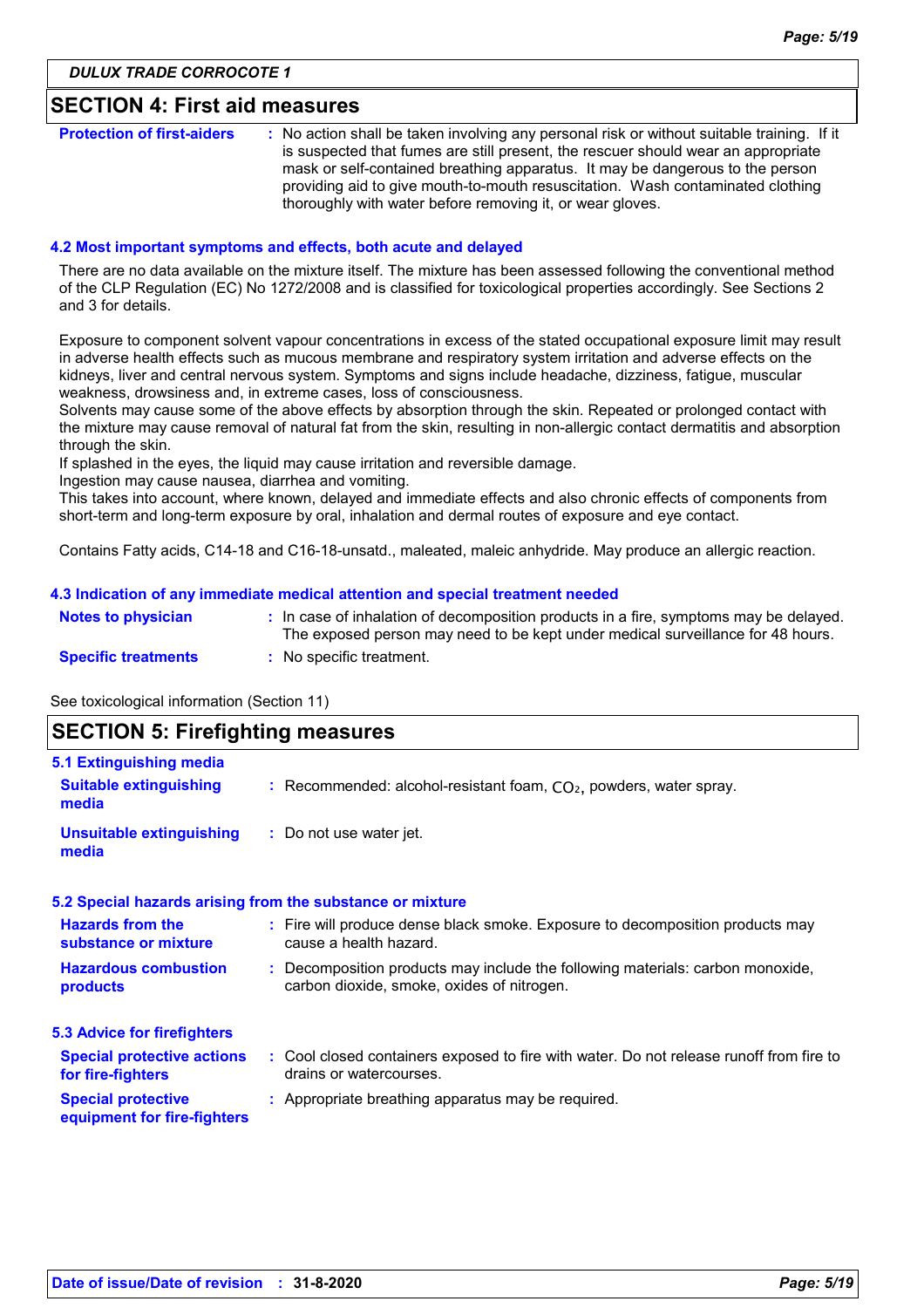# **SECTION 6: Accidental release measures**

| 6.1 Personal precautions, protective equipment and emergency procedures |  |                                                                                                                                                                                                                                                                                    |  |  |  |
|-------------------------------------------------------------------------|--|------------------------------------------------------------------------------------------------------------------------------------------------------------------------------------------------------------------------------------------------------------------------------------|--|--|--|
| For non-emergency<br>personnel                                          |  | : Exclude sources of ignition and ventilate the area. Avoid breathing vapour or mist.<br>Refer to protective measures listed in sections 7 and 8.                                                                                                                                  |  |  |  |
| For emergency responders                                                |  | : If specialised clothing is required to deal with the spillage, take note of any<br>information in Section 8 on suitable and unsuitable materials. See also the<br>information in "For non-emergency personnel".                                                                  |  |  |  |
| <b>6.2 Environmental</b><br>precautions                                 |  | : Do not allow to enter drains or watercourses. If the product contaminates lakes,<br>rivers, or sewers, inform the appropriate authorities in accordance with local<br>regulations.                                                                                               |  |  |  |
| 6.3 Methods and material<br>for containment and<br>cleaning up          |  | : Contain and collect spillage with non-combustible, absorbent material e.g. sand,<br>earth, vermiculite or diatomaceous earth and place in container for disposal<br>according to local regulations (see Section 13). Preferably clean with a detergent.<br>Avoid using solvents. |  |  |  |
| 6.4 Reference to other<br><b>sections</b>                               |  | : See Section 1 for emergency contact information.<br>See Section 8 for information on appropriate personal protective equipment.<br>See Section 13 for additional waste treatment information.                                                                                    |  |  |  |

# **SECTION 7: Handling and storage**

The information in this section contains generic advice and guidance. The list of Identified Uses in Section 1 should be consulted for any available use-specific information provided in the Exposure Scenario(s).

| <b>7.1 Precautions for safe</b><br>handling | : Prevent the creation of flammable or explosive concentrations of vapours in air and<br>avoid vapour concentrations higher than the occupational exposure limits.<br>In addition, the product should only be used in areas from which all naked lights and<br>other sources of ignition have been excluded. Electrical equipment should be<br>protected to the appropriate standard.<br>Mixture may charge electrostatically: always use earthing leads when transferring<br>from one container to another.<br>Operators should wear antistatic footwear and clothing and floors should be of the<br>conducting type.<br>Keep away from heat, sparks and flame. No sparking tools should be used.<br>Avoid contact with skin and eyes. Avoid the inhalation of dust, particulates, spray or<br>mist arising from the application of this mixture. Avoid inhalation of dust from<br>sanding.<br>Eating, drinking and smoking should be prohibited in areas where this material is<br>handled, stored and processed.<br>Put on appropriate personal protective equipment (see Section 8).<br>Never use pressure to empty. Container is not a pressure vessel.<br>Always keep in containers made from the same material as the original one.<br>Comply with the health and safety at work laws.<br>Do not allow to enter drains or watercourses.<br>Information on fire and explosion protection<br>Vapours are heavier than air and may spread along floors. Vapours may form<br>explosive mixtures with air. |
|---------------------------------------------|--------------------------------------------------------------------------------------------------------------------------------------------------------------------------------------------------------------------------------------------------------------------------------------------------------------------------------------------------------------------------------------------------------------------------------------------------------------------------------------------------------------------------------------------------------------------------------------------------------------------------------------------------------------------------------------------------------------------------------------------------------------------------------------------------------------------------------------------------------------------------------------------------------------------------------------------------------------------------------------------------------------------------------------------------------------------------------------------------------------------------------------------------------------------------------------------------------------------------------------------------------------------------------------------------------------------------------------------------------------------------------------------------------------------------------------------------------------------------------------------------------------|
|---------------------------------------------|--------------------------------------------------------------------------------------------------------------------------------------------------------------------------------------------------------------------------------------------------------------------------------------------------------------------------------------------------------------------------------------------------------------------------------------------------------------------------------------------------------------------------------------------------------------------------------------------------------------------------------------------------------------------------------------------------------------------------------------------------------------------------------------------------------------------------------------------------------------------------------------------------------------------------------------------------------------------------------------------------------------------------------------------------------------------------------------------------------------------------------------------------------------------------------------------------------------------------------------------------------------------------------------------------------------------------------------------------------------------------------------------------------------------------------------------------------------------------------------------------------------|

**7.2 Conditions for safe storage, including any incompatibilities**

Store in accordance with local regulations.

#### **Notes on joint storage**

Keep away from: oxidising agents, strong alkalis, strong acids.

**Additional information on storage conditions**

Observe label precautions. Store in a dry, cool and well-ventilated area. Keep away from heat and direct sunlight. Keep away from sources of ignition. No smoking. Prevent unauthorised access. Containers that have been opened must be carefully resealed and kept upright to prevent leakage.

#### **7.3 Specific end use(s)**

**Recommendations :** Not available.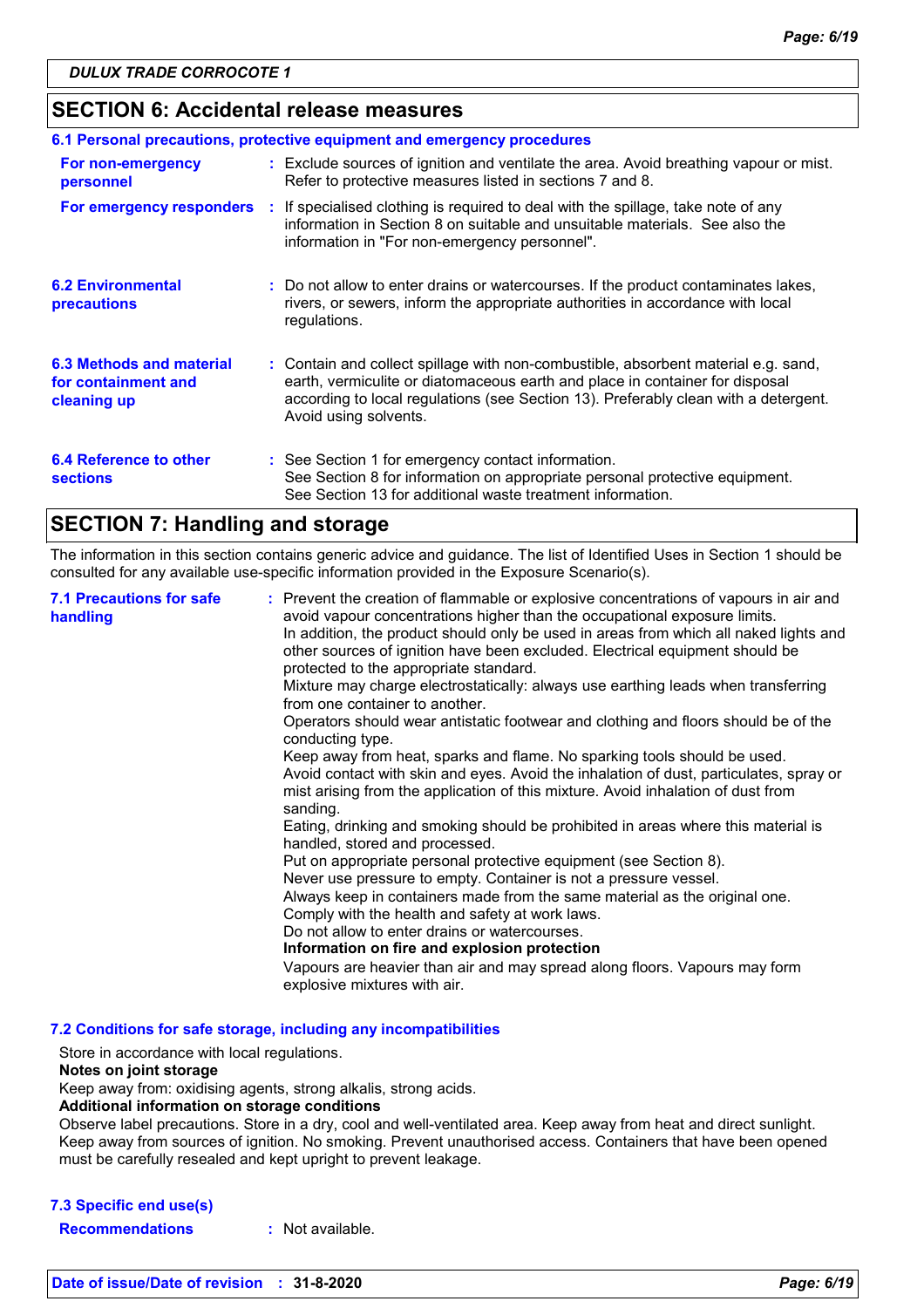# **SECTION 7: Handling and storage**

**Industrial sector specific : solutions**

: Not available.

# **SECTION 8: Exposure controls/personal protection**

The information in this section contains generic advice and guidance. Information is provided based on typical anticipated uses of the product. Additional measures might be required for bulk handling or other uses that could significantly increase worker exposure or environmental releases.

#### **8.1 Control parameters**

#### **Occupational exposure limits**

| <b>Product/ingredient name</b>                    |           | <b>Exposure limit values</b>                                                                                                                                                                                                                                                                                                                                                                                                                                                                                                                                                                                                                                                                                                                                                                                                                                                                                                                                                                                        |  |  |  |
|---------------------------------------------------|-----------|---------------------------------------------------------------------------------------------------------------------------------------------------------------------------------------------------------------------------------------------------------------------------------------------------------------------------------------------------------------------------------------------------------------------------------------------------------------------------------------------------------------------------------------------------------------------------------------------------------------------------------------------------------------------------------------------------------------------------------------------------------------------------------------------------------------------------------------------------------------------------------------------------------------------------------------------------------------------------------------------------------------------|--|--|--|
| 1-methoxy-2-propanol<br>phenol                    |           | EU OEL (Europe, 2/2017). Absorbed through skin. Notes: list<br>of indicative occupational exposure limit values<br>TWA: 100 ppm 8 hours.<br>TWA: 375 mg/m <sup>3</sup> 8 hours.<br>STEL: 150 ppm 15 minutes.<br>STEL: 568 mg/m <sup>3</sup> 15 minutes.<br>EU OEL (Europe, 2/2017). Absorbed through skin. Notes: list<br>of indicative occupational exposure limit values<br>TWA: 2 ppm 8 hours.<br>TWA: 8 mg/m <sup>3</sup> 8 hours.<br>STEL: 16 mg/m <sup>3</sup> 15 minutes.<br>STEL: 4 ppm 15 minutes.                                                                                                                                                                                                                                                                                                                                                                                                                                                                                                         |  |  |  |
| <b>Recommended monitoring</b><br>procedures       | required. | If this product contains ingredients with exposure limits, personal, workplace<br>atmosphere or biological monitoring may be required to determine the effectiveness<br>of the ventilation or other control measures and/or the necessity to use respiratory<br>protective equipment. Reference should be made to monitoring standards, such as<br>the following: European Standard EN 689 (Workplace atmospheres - Guidance for<br>the assessment of exposure by inhalation to chemical agents for comparison with<br>limit values and measurement strategy) European Standard EN 14042 (Workplace<br>atmospheres - Guide for the application and use of procedures for the assessment<br>of exposure to chemical and biological agents) European Standard EN 482<br>(Workplace atmospheres - General requirements for the performance of procedures<br>for the measurement of chemical agents) Reference to national guidance<br>documents for methods for the determination of hazardous substances will also be |  |  |  |
| <b>DNELS/DMELS</b>                                |           |                                                                                                                                                                                                                                                                                                                                                                                                                                                                                                                                                                                                                                                                                                                                                                                                                                                                                                                                                                                                                     |  |  |  |
| No DNELs/DMELs available.                         |           |                                                                                                                                                                                                                                                                                                                                                                                                                                                                                                                                                                                                                                                                                                                                                                                                                                                                                                                                                                                                                     |  |  |  |
| <b>PNECs</b><br>No PNECs available                |           |                                                                                                                                                                                                                                                                                                                                                                                                                                                                                                                                                                                                                                                                                                                                                                                                                                                                                                                                                                                                                     |  |  |  |
| <b>8.2 Exposure controls</b>                      |           |                                                                                                                                                                                                                                                                                                                                                                                                                                                                                                                                                                                                                                                                                                                                                                                                                                                                                                                                                                                                                     |  |  |  |
| <b>Appropriate engineering</b><br><b>controls</b> |           | : Provide adequate ventilation. Where reasonably practicable, this should be<br>achieved by the use of local exhaust ventilation and good general extraction. If<br>these are not sufficient to maintain concentrations of particulates and solvent<br>vapours below the OEL, suitable respiratory protection must be worn.                                                                                                                                                                                                                                                                                                                                                                                                                                                                                                                                                                                                                                                                                         |  |  |  |
| <b>Individual protection measures</b>             |           |                                                                                                                                                                                                                                                                                                                                                                                                                                                                                                                                                                                                                                                                                                                                                                                                                                                                                                                                                                                                                     |  |  |  |
| <b>Hygiene measures</b>                           |           | : Wash hands, forearms and face thoroughly after handling chemical products, before<br>eating, smoking and using the lavatory and at the end of the working period.<br>Appropriate techniques should be used to remove potentially contaminated clothing.<br>Contaminated work clothing should not be allowed out of the workplace. Wash<br>contaminated clothing before reusing. Ensure that eyewash stations and safety<br>showers are close to the workstation location.                                                                                                                                                                                                                                                                                                                                                                                                                                                                                                                                         |  |  |  |
| <b>Eye/face protection</b>                        |           | : Use safety eyewear designed to protect against splash of liquids.                                                                                                                                                                                                                                                                                                                                                                                                                                                                                                                                                                                                                                                                                                                                                                                                                                                                                                                                                 |  |  |  |
| <b>Skin protection</b>                            |           |                                                                                                                                                                                                                                                                                                                                                                                                                                                                                                                                                                                                                                                                                                                                                                                                                                                                                                                                                                                                                     |  |  |  |
| <b>Hand protection</b>                            |           |                                                                                                                                                                                                                                                                                                                                                                                                                                                                                                                                                                                                                                                                                                                                                                                                                                                                                                                                                                                                                     |  |  |  |
| <b>Gloves</b>                                     |           |                                                                                                                                                                                                                                                                                                                                                                                                                                                                                                                                                                                                                                                                                                                                                                                                                                                                                                                                                                                                                     |  |  |  |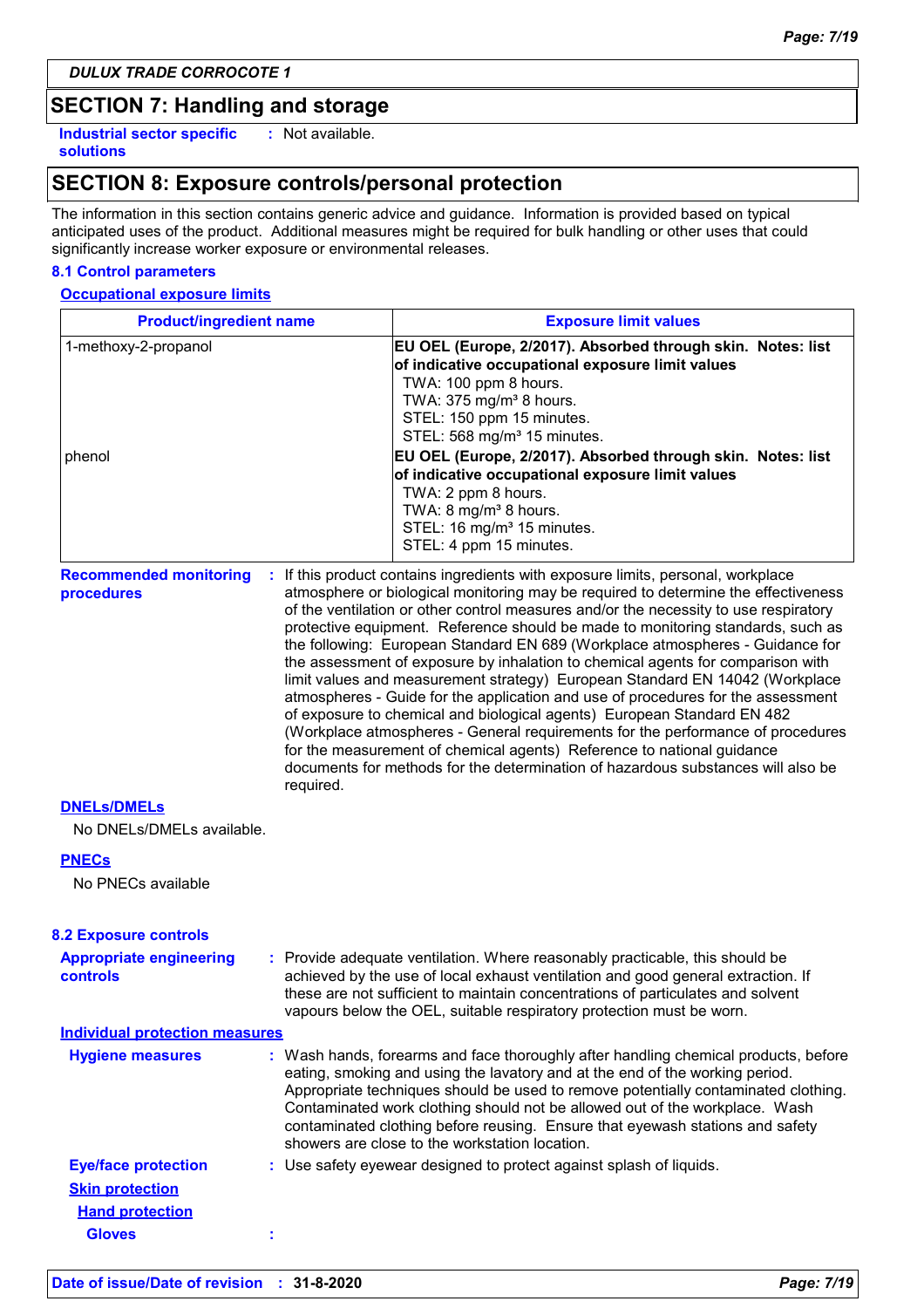# **SECTION 8: Exposure controls/personal protection**

|                                           | When prolonged or frequently repeated contact may occur, a glove with a protection<br>class of 6 (breakthrough time >480 minutes according to EN374) is recommended.<br>Recommended gloves: Viton $\otimes$ or Nitrile, thickness $\geq 0.38$ mm.<br>When only brief contact is expected, a glove with protection class of 2 or higher<br>(breakthrough time > 30 minutes according to EN374) is recommended.<br>Recommended gloves: Nitrile, thickness $\geq 0.12$ mm.<br>Gloves should be replaced regularly and if there is any sign of damage to the glove<br>material.                                                                                                             |
|-------------------------------------------|-----------------------------------------------------------------------------------------------------------------------------------------------------------------------------------------------------------------------------------------------------------------------------------------------------------------------------------------------------------------------------------------------------------------------------------------------------------------------------------------------------------------------------------------------------------------------------------------------------------------------------------------------------------------------------------------|
|                                           | The performance or effectiveness of the glove may be reduced by physical/chemical<br>damage and poor maintenance.                                                                                                                                                                                                                                                                                                                                                                                                                                                                                                                                                                       |
| <b>Body protection</b>                    | : Personnel should wear antistatic clothing made of natural fibres or of high-<br>temperature-resistant synthetic fibres.                                                                                                                                                                                                                                                                                                                                                                                                                                                                                                                                                               |
| <b>Other skin protection</b>              | : Appropriate footwear and any additional skin protection measures should be<br>selected based on the task being performed and the risks involved and should be<br>approved by a specialist before handling this product.                                                                                                                                                                                                                                                                                                                                                                                                                                                               |
| <b>Respiratory protection</b>             | : If workers are exposed to concentrations above the exposure limit, they must use<br>appropriate, certified respirators.                                                                                                                                                                                                                                                                                                                                                                                                                                                                                                                                                               |
|                                           | OLD LEAD-BASED PAINTS:                                                                                                                                                                                                                                                                                                                                                                                                                                                                                                                                                                                                                                                                  |
|                                           | When surfaces are to be prepared for painting, account should be taken of the age<br>of the property and the possibility that lead-pigmented paint might be present. There<br>is a possibility that ingestion or inhalation of scrapings or dust arising from the<br>preparation work could cause health effects. As a working rule you should assume<br>that this will be the case if the age of the property is pre 1960.                                                                                                                                                                                                                                                             |
|                                           | Where possible wet sanding or chemical stripping methods should be used with<br>surfaces of this type to avoid the creation of dust. When dry sanding cannot be<br>avoided, and effective local exhaust ventilation is not available, it is recommended<br>that a dust respirator is worn, that is approved for use with lead dusts, and its type<br>selected on the basis of the COSHH assessment, taking into account the<br>Workplace Exposure Limit for lead in air. Furthermore, steps should be taken to<br>ensure containment of the dusts created, and that all practicable measures are<br>taken to clean up thoroughly all deposits of dusts in and around the affected area. |
|                                           | Respiratory protection in case of dust or spray mist formation. (particle filter EN143<br>type P2) Respiratory protection in case of vapour formation. (half mask with<br>combination filter A2-P2 til concentrations of 0,5 Vol%.)                                                                                                                                                                                                                                                                                                                                                                                                                                                     |
|                                           | The current Control of Lead at Work Regulations approved code of practice should<br>be consulted for advice on protective clothing and personal hygiene precautions.<br>Care should also be taken to exclude visitors, members of the household and<br>especially children from the affected area, during the actual work and the<br>subsequent clean up operations. All scrapings, dust, etc. should be disposed of by<br>the professional painting contractor as Hazardous Waste.                                                                                                                                                                                                     |
|                                           | Extra precautions will also need to be taken when burning off old lead-based paints<br>because fumes containing lead will be produced. It is recommended that a<br>respirator, approved for use with particulate fumes of lead is selected on the basis<br>of the COSHH assessment, taking into account the Workplace Exposure Limit for<br>lead in air. Similar precautions to those given above about sanding should be taken<br>with reference to protective clothing, disposal of scrapings and dusts, and exclusion<br>of other personnel and especially children from the building during actual work and<br>the subsequent clean up operations.                                  |
|                                           | Avoid the inhalation of dust. Wear suitable face mask if dry sanding. Special<br>precautions should be taken during surface preparation of pre-1960s paint surfaces<br>over wood and metal as they may contain harmful lead.                                                                                                                                                                                                                                                                                                                                                                                                                                                            |
| <b>Environmental exposure</b><br>controls | Do not allow to enter drains or watercourses.                                                                                                                                                                                                                                                                                                                                                                                                                                                                                                                                                                                                                                           |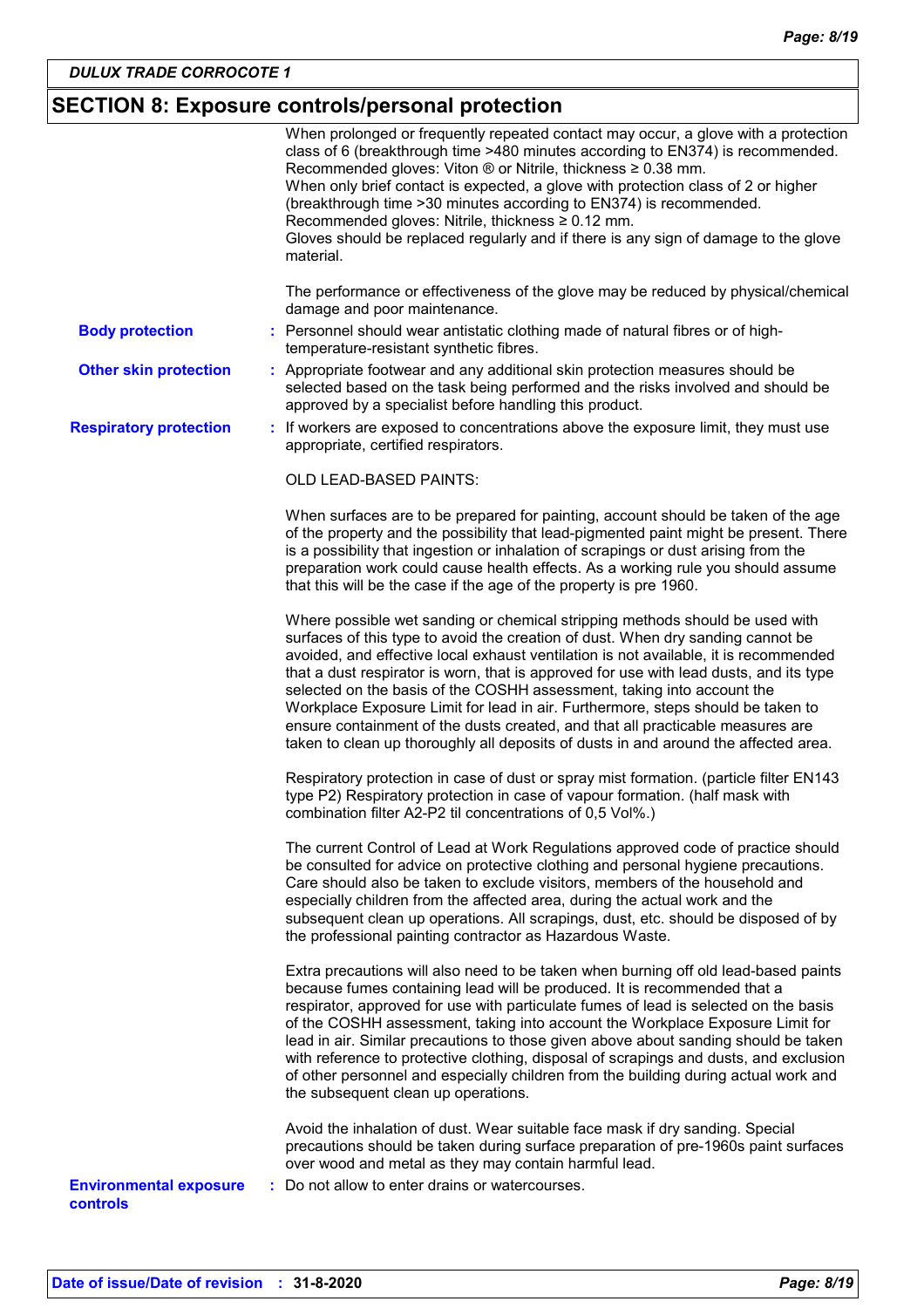# **SECTION 9: Physical and chemical properties**

#### **Initial boiling point and boiling : 78°C Physical state Melting point/freezing point range Vapour pressure Relative density Vapour density Solubility(ies)** Liquid. **: :** Not available. 0,953 **: :** Not available. **:** Not available. **:** Insoluble in the following materials: cold water. **Odour** : Not available. **pH Colour Evaporation rate Auto-ignition temperature Flash point :** Not available. Closed cup: 12°C **: :** Not available. **:** Not available. **Partition coefficient: n-octanol/ :** Not available. **:** Not available. **Viscosity Kinematic (room temperature): 1,85 cm<sup>2</sup>/s Odour threshold water Upper/lower flammability or explosive limits Explosive properties :** Various: See label. **:** Not available. : Not available. **Oxidising properties** : Not available. **9.1. Information on basic physical and chemical properties Appearance 9.2. Other information Decomposition temperature :** Not available. **Solubility in water :** Not available.

### **SECTION 10: Stability and reactivity**

| <b>10.1 Reactivity</b>                            | : No specific test data related to reactivity available for this product or its ingredients.                                        |
|---------------------------------------------------|-------------------------------------------------------------------------------------------------------------------------------------|
| <b>10.2 Chemical stability</b>                    | : Stable under recommended storage and handling conditions (see Section 7).                                                         |
| <b>10.3 Possibility of</b><br>hazardous reactions | : Under normal conditions of storage and use, hazardous reactions will not occur.                                                   |
| <b>10.4 Conditions to avoid</b>                   | : When exposed to high temperatures may produce hazardous decomposition<br>products.                                                |
| <b>10.5 Incompatible materials</b>                | : Keep away from the following materials to prevent strong exothermic reactions:<br>oxidising agents, strong alkalis, strong acids. |
| <b>10.6 Hazardous</b><br>decomposition products   | Decomposition products may include the following materials: carbon monoxide,<br>carbon dioxide, smoke, oxides of nitrogen.          |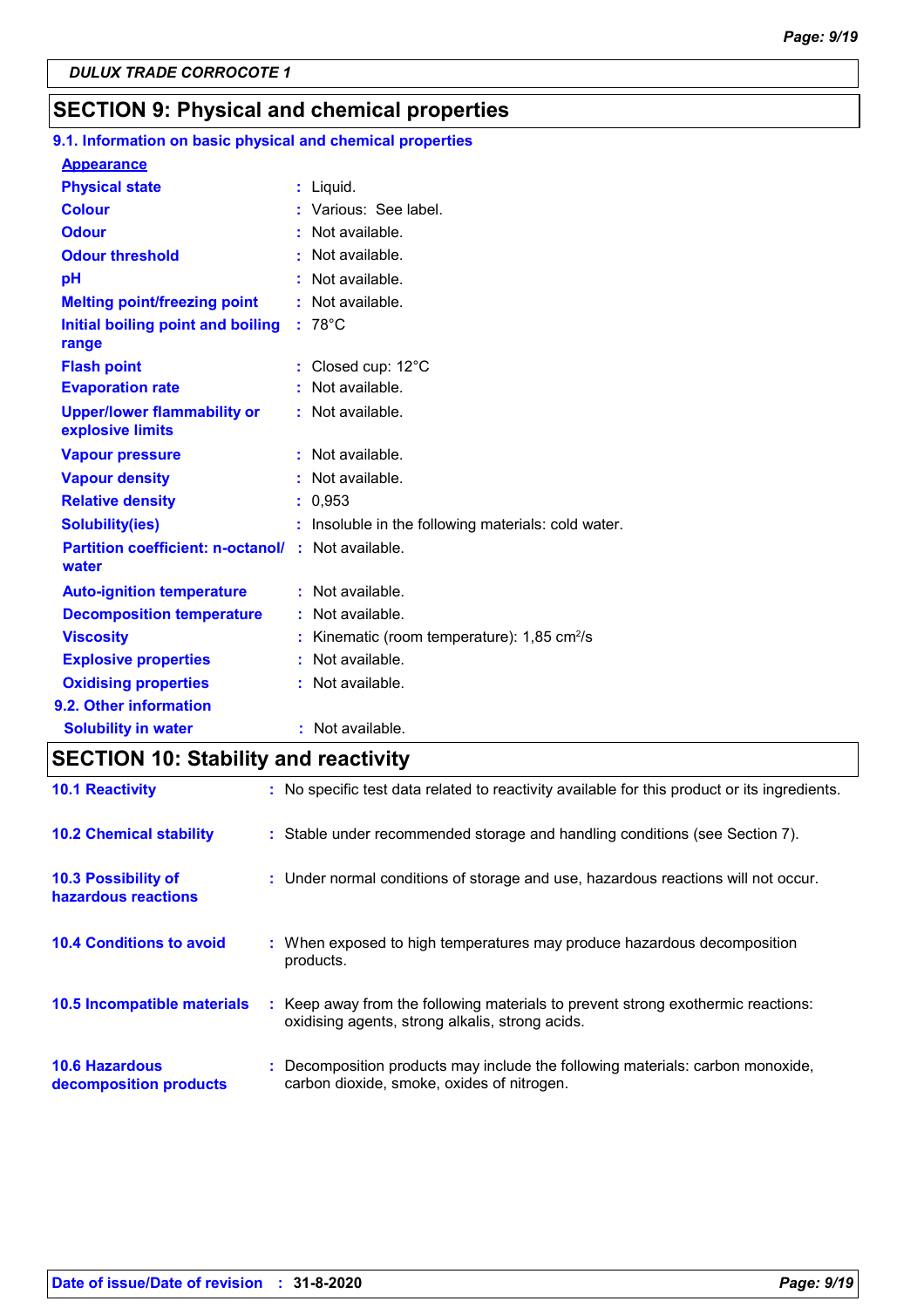# **SECTION 11: Toxicological information**

#### **11.1 Information on toxicological effects**

There are no data available on the mixture itself. The mixture has been assessed following the conventional method of the CLP Regulation (EC) No 1272/2008 and is classified for toxicological properties accordingly. See Sections 2 and 3 for details.

Exposure to component solvent vapour concentrations in excess of the stated occupational exposure limit may result in adverse health effects such as mucous membrane and respiratory system irritation and adverse effects on the kidneys, liver and central nervous system. Symptoms and signs include headache, dizziness, fatigue, muscular weakness, drowsiness and, in extreme cases, loss of consciousness.

Solvents may cause some of the above effects by absorption through the skin. Repeated or prolonged contact with the mixture may cause removal of natural fat from the skin, resulting in non-allergic contact dermatitis and absorption through the skin.

If splashed in the eyes, the liquid may cause irritation and reversible damage.

Ingestion may cause nausea, diarrhea and vomiting.

This takes into account, where known, delayed and immediate effects and also chronic effects of components from short-term and long-term exposure by oral, inhalation and dermal routes of exposure and eye contact.

**Acute toxicity** Contains Fatty acids, C14-18 and C16-18-unsatd., maleated, maleic anhydride. May produce an allergic reaction.

| <b>Product/ingredient name</b> | <b>Result</b>               | <b>Species</b>   | <b>Dose</b>    | <b>Exposure</b> |
|--------------------------------|-----------------------------|------------------|----------------|-----------------|
| butan-1-ol                     | LD50 Dermal                 | Rabbit           | 3400 mg/kg     |                 |
|                                | LD50 Intraperitoneal        | Mouse            | 254 mg/kg      |                 |
|                                | LD50 Intraperitoneal        | Rat              | 200 mg/kg      |                 |
|                                | LD50 Intravenous            | Mouse            | 377 mg/kg      |                 |
|                                | LD50 Intravenous            | Rat              | 310 mg/kg      |                 |
|                                | LD50 Oral                   | Bird - wild bird | 2500 mg/kg     |                 |
|                                |                             | species          |                |                 |
|                                | LD50 Oral                   | Dog              | 1782 mg/kg     |                 |
|                                | LD50 Oral                   | Hamster          | $1,2$ g/kg     |                 |
|                                | LD50 Oral                   | Mouse            | 100 mg/kg      |                 |
|                                | LD50 Oral                   | Rabbit           | 3484 mg/kg     |                 |
|                                | LD50 Oral                   | Rabbit           | 3400 mg/kg     |                 |
|                                | LD50 Oral                   | Rat              | $0,79$ g/kg    |                 |
|                                | LD50 Oral                   | Rat              | 4,36 g/kg      |                 |
|                                | LD50 Oral                   | Rat              | 790 mg/kg      |                 |
|                                | LD50 Subcutaneous           | Mouse            | 3200 mg/kg     |                 |
|                                | LDLo Dermal                 | Rabbit           | 5 mL/kg        |                 |
|                                | LDLo Intravenous            | Cat              | 243 mg/kg      |                 |
|                                | LDLo Oral                   | Dog              | 1760 mg/kg     |                 |
|                                | LDLo Oral                   | Human            | 428 mg/kg      |                 |
|                                | LDLo Route of exposure      | Rabbit           | 3500 mg/kg     |                 |
|                                | unreported                  |                  |                |                 |
|                                | LDLo Subcutaneous           | Dog              | 2 g/kg         |                 |
|                                | <b>TDLo Eyes</b>            | Human            | 72,5 mg/ $m^3$ |                 |
|                                | <b>TDLo Intraperitoneal</b> | Rat              | 400 mg/kg      |                 |
|                                | <b>TDLo Oral</b>            | Rabbit           | $0,8$ g/kg     |                 |
| Reaction Mass of               | LC50 Inhalation Gas.        | Rat              | 5000 ppm       | 4 hours         |
| Ethylbenzene and M-Xylene      |                             |                  |                |                 |
| and P-Xylene                   |                             |                  |                |                 |
|                                | LD50 Oral                   | Rat              | 4300 mg/kg     |                 |
| 2-methylpropan-1-ol            | LD50 Dermal                 | Rabbit           | 3400 mg/kg     |                 |
|                                | LD50 Intraperitoneal        | Guinea pig       | 1201 mg/kg     |                 |
|                                | LD50 Intraperitoneal        | Hamster          | 1401 mg/kg     |                 |
|                                | LD50 Intraperitoneal        | Mouse            | 544 mg/kg      |                 |
|                                | LD50 Intraperitoneal        | Mouse            | 544 mg/kg      |                 |
|                                | LD50 Intraperitoneal        | Rabbit           | 323 mg/kg      |                 |
|                                | LD50 Intraperitoneal        | Rat              | 720 mg/kg      |                 |
|                                | LD50 Intravenous            | Mouse            | 417 mg/kg      |                 |
|                                | LD50 Intravenous            | Rat              | 340 mg/kg      |                 |
|                                | LD50 Oral                   | Mouse            | 3500 mg/kg     |                 |
|                                | LD50 Oral                   | Rabbit           |                |                 |
|                                |                             |                  | 74,1 mg/kg     |                 |
|                                | LD50 Oral                   | Rat              | 2460 mg/kg     |                 |
|                                | LDLo Intravenous            | Cat              | 180 mg/kg      |                 |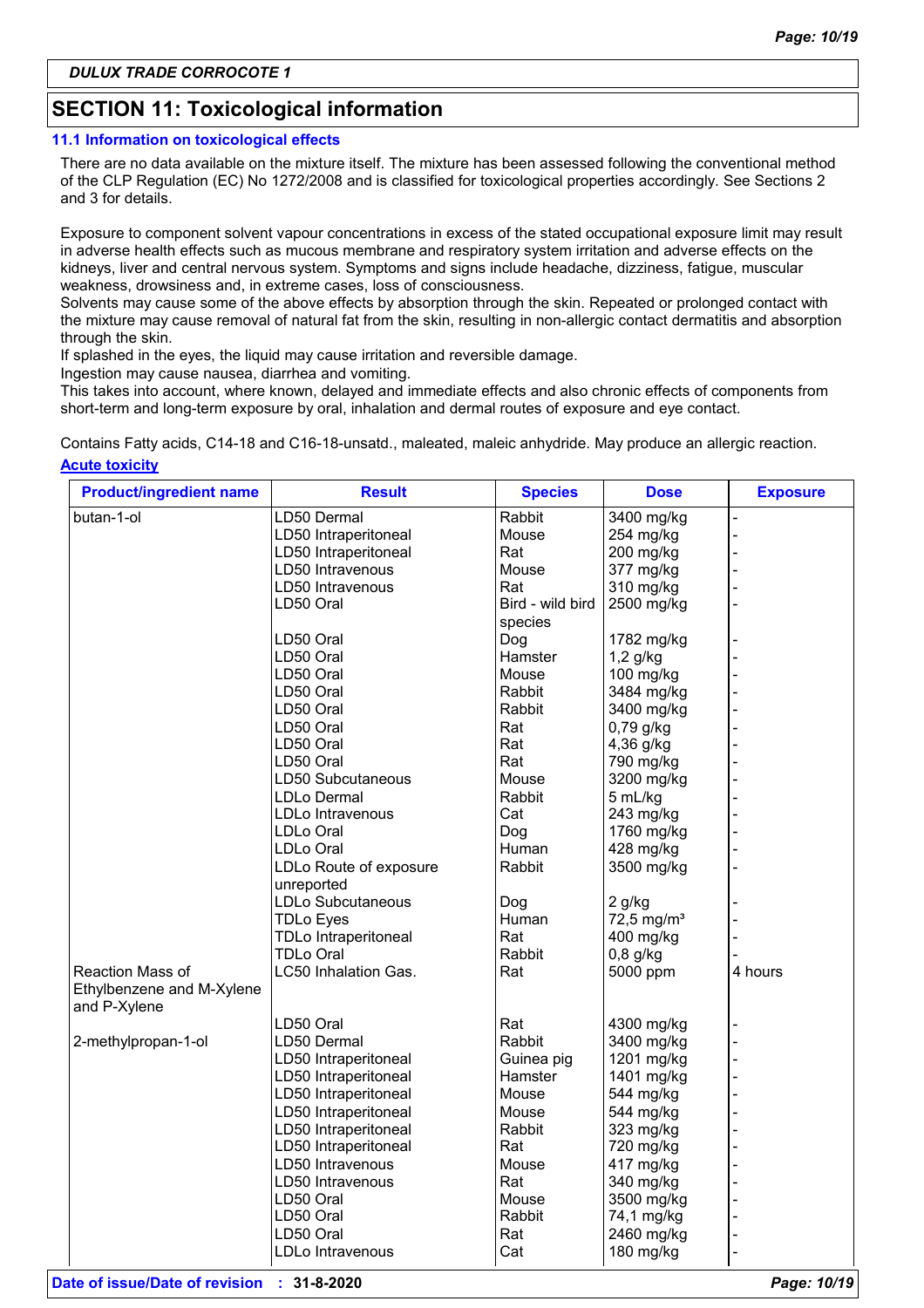# **SECTION 11: Toxicological information**

|                  | LDLo Oral            | Human      | 428 mg/kg             | $\overline{\phantom{0}}$     |
|------------------|----------------------|------------|-----------------------|------------------------------|
|                  | LDLo Oral            | Rabbit     | 3750 mg/kg            | $\overline{\phantom{a}}$     |
|                  | LDLo Oral            | Rabbit     | 3750 mg/kg            | $\overline{\phantom{a}}$     |
|                  | <b>TDLo Eyes</b>     | Human      | $72,5 \text{ mg/m}^3$ | $\overline{\phantom{0}}$     |
| maleic anhydride | LD50 Dermal          | Guinea pig | $>20$ g/kg            | $\qquad \qquad \blacksquare$ |
|                  | LD50 Dermal          | Rabbit     | 2620 mg/kg            | $\overline{\phantom{a}}$     |
|                  | LD50 Intraperitoneal | Rat        | 97 mg/kg              | $\overline{\phantom{a}}$     |
|                  | LD50 Oral            | Guinea pig | 390 mg/kg             | $\overline{\phantom{a}}$     |
|                  | LD50 Oral            | Mouse      | 465 mg/kg             | $\overline{\phantom{a}}$     |
|                  | LD50 Oral            | Rabbit     | 875 mg/kg             | $\overline{\phantom{0}}$     |
|                  | LD50 Oral            | Rat        | $400$ mg/kg           | $\overline{\phantom{a}}$     |
|                  |                      |            |                       |                              |

**Conclusion/Summary :** Not available.

#### **Acute toxicity estimates**

| <b>Route</b>         | <b>ATE value</b> |
|----------------------|------------------|
| Oral                 | 4463,8 mg/kg     |
| Dermal               | 10551,1 mg/kg    |
| Inhalation (vapours) | 87,97 mg/l       |

#### **Irritation/Corrosion**

| <b>Product/ingredient name</b>                                | <b>Result</b>                                    | <b>Species</b> | <b>Score</b>                 | <b>Exposure</b>             | <b>Observation</b> |
|---------------------------------------------------------------|--------------------------------------------------|----------------|------------------------------|-----------------------------|--------------------|
| butan-1-ol                                                    | Eyes - Severe irritant                           | Rabbit         | $\blacksquare$               | 24 hours 2                  |                    |
|                                                               |                                                  |                |                              | milligrams                  |                    |
|                                                               | Eyes - Severe irritant                           | Rabbit         | $\blacksquare$               | 0.005                       |                    |
|                                                               |                                                  |                |                              | <b>Mililiters</b>           |                    |
|                                                               | Eyes - Severe irritant                           | Rabbit         | $\overline{a}$               | 1.62                        |                    |
|                                                               |                                                  |                |                              | milligrams                  |                    |
|                                                               | Skin - Moderate irritant                         | Rabbit         | $\blacksquare$               | 24 hours 20                 |                    |
|                                                               |                                                  |                |                              | milligrams                  |                    |
| Reaction Mass of<br>Ethylbenzene and M-Xylene<br>and P-Xylene | Eyes - Mild irritant                             | Rabbit         | $\overline{\phantom{a}}$     | 87 mg                       |                    |
|                                                               | Eyes - Severe irritant                           | Rabbit         | $\overline{a}$               | 24 hours 5                  |                    |
|                                                               |                                                  |                |                              | mg                          |                    |
|                                                               | Skin - Mild irritant                             | Rat            | $\blacksquare$               | 8 hours 60                  |                    |
|                                                               |                                                  |                |                              | microliters                 |                    |
|                                                               | Skin - Moderate irritant                         | Rabbit         | $\overline{a}$               | 100%                        |                    |
| 1-methoxy-2-propanol                                          | Eyes - Mild irritant                             | Rabbit         | $\blacksquare$               | 24 hours 500                |                    |
|                                                               |                                                  |                |                              | milligrams                  |                    |
|                                                               | Skin - Mild irritant                             | Rabbit         | $\overline{a}$               | 500                         |                    |
|                                                               |                                                  |                |                              | milligrams                  |                    |
| Urea, polymer with                                            | Eyes - Severe irritant                           | Rabbit         | $\overline{\phantom{a}}$     | 24 hours 100                |                    |
| formaldehyde, isobutylated                                    |                                                  |                |                              | microliters                 |                    |
| pentan-2-ol                                                   | Eyes - Moderate irritant                         | Rabbit         | $\overline{\phantom{a}}$     | 24 hours 20                 |                    |
|                                                               |                                                  |                |                              | milligrams                  |                    |
|                                                               | Skin - Moderate irritant                         | Rabbit         | $\overline{\phantom{a}}$     | 24 hours 20                 |                    |
|                                                               |                                                  |                |                              | milligrams                  |                    |
| Propan-2-ol                                                   | Eyes - Moderate irritant                         | Rabbit         | $\overline{\phantom{m}}$     |                             |                    |
|                                                               | Eyes - Severe irritant                           | Rabbit         |                              |                             |                    |
|                                                               | Skin - Mild irritant                             | Rabbit         | $\blacksquare$               |                             |                    |
| phenol                                                        | Eyes - Mild irritant                             | Rabbit         | $\blacksquare$               | 0,5 minutes                 |                    |
|                                                               |                                                  |                |                              | 5 milligrams                |                    |
|                                                               | Eyes - Severe irritant<br>Skin - Severe irritant | Rabbit         | $\blacksquare$<br>$\sim$     | 5 milligrams<br>0,5 minutes |                    |
|                                                               |                                                  | Pig            |                              | 400                         |                    |
|                                                               |                                                  |                |                              | microliters                 |                    |
|                                                               | Skin - Mild irritant                             |                |                              |                             |                    |
|                                                               |                                                  | Rabbit         | $\qquad \qquad \blacksquare$ | 100                         |                    |
|                                                               | Skin - Severe irritant                           | Rabbit         |                              | milligrams<br>535           |                    |
|                                                               |                                                  |                | $\overline{\phantom{a}}$     |                             |                    |
| 3-pentanol                                                    | Eyes - Moderate irritant                         | Rabbit         | $\overline{\phantom{a}}$     | milligrams<br>24 hours 20   |                    |
|                                                               |                                                  |                |                              | milligrams                  |                    |
|                                                               | Skin - Mild irritant                             | Rabbit         | $\overline{\phantom{a}}$     | 24 hours 500                |                    |
|                                                               |                                                  |                |                              | milligrams                  |                    |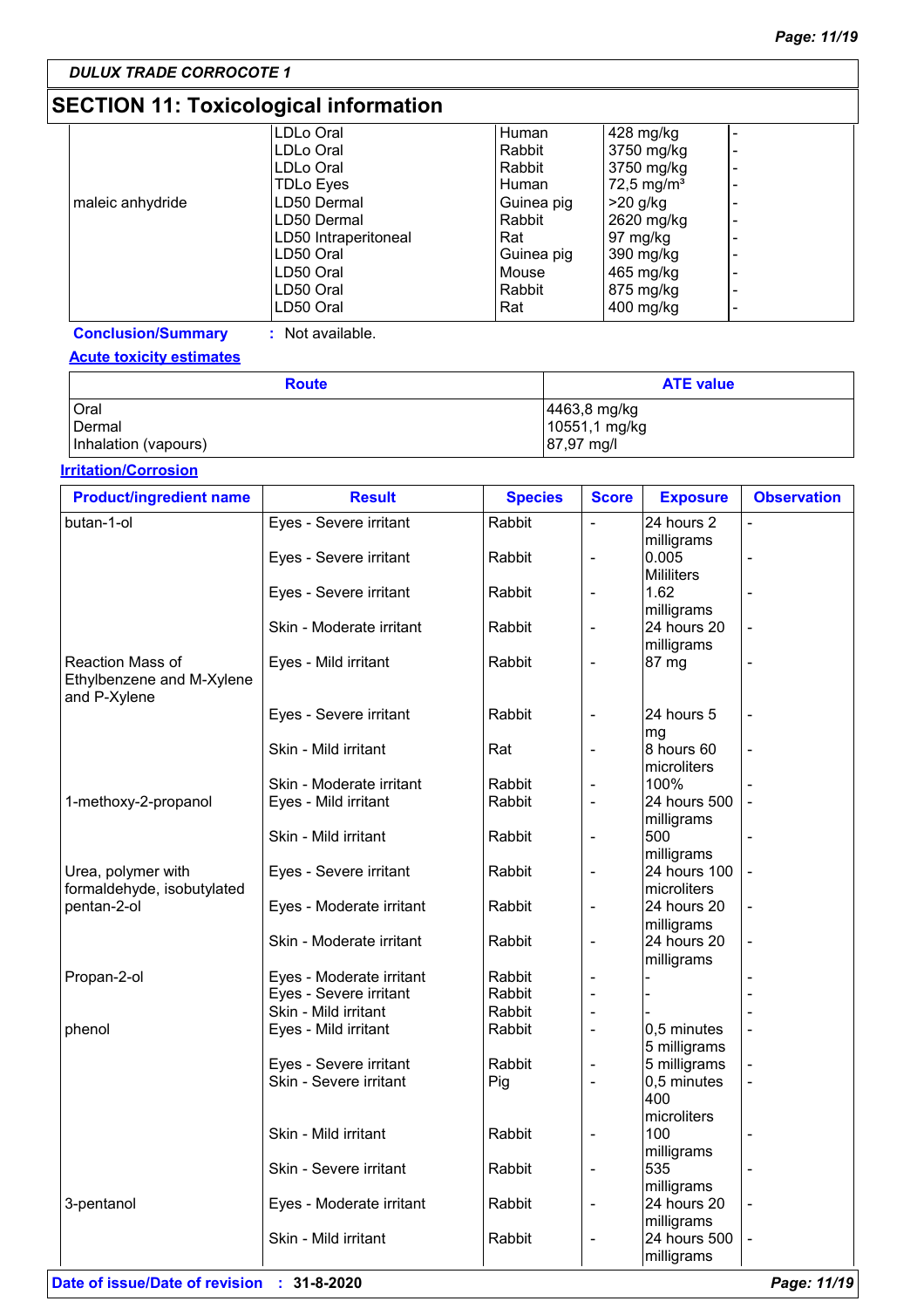# **SECTION 11: Toxicological information**

| zinc oxide                | Eyes - Mild irritant   | Rabbit |                          | 24 hours 500 |   |
|---------------------------|------------------------|--------|--------------------------|--------------|---|
|                           |                        |        |                          | milligrams   |   |
|                           | Skin - Mild irritant   | Rabbit | $\overline{\phantom{0}}$ | 24 hours 500 |   |
|                           |                        |        |                          | milligrams   |   |
| maleic anhydride          | Eyes - Severe irritant | Rabbit |                          | 1 Percent    | - |
| <b>Conclusion/Summary</b> | $:$ Not available.     |        |                          |              |   |
| <b>Sensitisation</b>      |                        |        |                          |              |   |
| <b>Conclusion/Summary</b> | : Not available.       |        |                          |              |   |
| <b>Mutagenicity</b>       |                        |        |                          |              |   |
| <b>Conclusion/Summary</b> | : Not available.       |        |                          |              |   |
| <b>Carcinogenicity</b>    |                        |        |                          |              |   |

| l Reaction Mass of<br>Positive - Inhalation - TC<br>103 weeks; 5<br>Mouse<br>$<$ 75 ppm<br>Ethylbenzene and M-Xylene<br>days per week<br>and P-Xvlene | <b>Product/ingredient name</b> | <b>Result</b> | <b>Species</b> | <b>Dose</b> | <b>Exposure</b> |
|-------------------------------------------------------------------------------------------------------------------------------------------------------|--------------------------------|---------------|----------------|-------------|-----------------|
|                                                                                                                                                       |                                |               |                |             |                 |

#### **Conclusion/Summary :** Not available. **Reproductive toxicity**

| <u>Reproductive toxicity</u> |                  |
|------------------------------|------------------|
| <b>Conclusion/Summary</b>    | : Not available. |

#### **Teratogenicity**

**Conclusion/Summary :** Not available.

#### **Specific target organ toxicity (single exposure)**

| <b>Product/ingredient name</b>                              | <b>Category</b> | <b>Route of</b><br>exposure | <b>Target organs</b>                                    |
|-------------------------------------------------------------|-----------------|-----------------------------|---------------------------------------------------------|
| butan-1-ol                                                  | Category 3      | Not applicable.             | Respiratory tract<br>irritation and<br>Narcotic effects |
| Reaction Mass of Ethylbenzene and M-Xylene and P-<br>Xylene | Category 3      | Not applicable.             | Respiratory tract<br>irritation                         |
| 1-methoxy-2-propanol                                        | Category 3      | Not applicable.             | Narcotic effects                                        |
| 2-methylpropan-1-ol                                         | Category 3      | Not applicable.             | Respiratory tract<br>irritation and<br>Narcotic effects |
| pentan-2-ol                                                 | Category 3      | Not applicable.             | Respiratory tract<br>irritation                         |
| Propan-2-ol                                                 | Category 3      | Not applicable.             | Narcotic effects                                        |
| 3-methylbutan-2-ol                                          | Category 3      | Not applicable.             | Respiratory tract<br>irritation                         |
| 3-pentanol                                                  | Category 3      | Not applicable.             | Respiratory tract<br>irritation                         |

#### **Specific target organ toxicity (repeated exposure)**

| <b>Product/ingredient name</b>                              | <b>Category</b>          | <b>Route of</b><br>exposure        | <b>Target organs</b>                 |
|-------------------------------------------------------------|--------------------------|------------------------------------|--------------------------------------|
| Reaction Mass of Ethylbenzene and M-Xylene and P-<br>Xylene | Category 2               | l Not determined                   | Not determined                       |
| phenol<br>maleic anhydride                                  | Category 2<br>Category 1 | l Not determined<br>Not determined | Not determined<br>respiratory system |

#### **Aspiration hazard**

| <b>Product/ingredient name</b>                          | <b>Result</b>                  |  |
|---------------------------------------------------------|--------------------------------|--|
| Reaction Mass of Ethylbenzene and M-Xylene and P-Xylene | ASPIRATION HAZARD - Category 1 |  |

#### **Other information :**

**Not available.**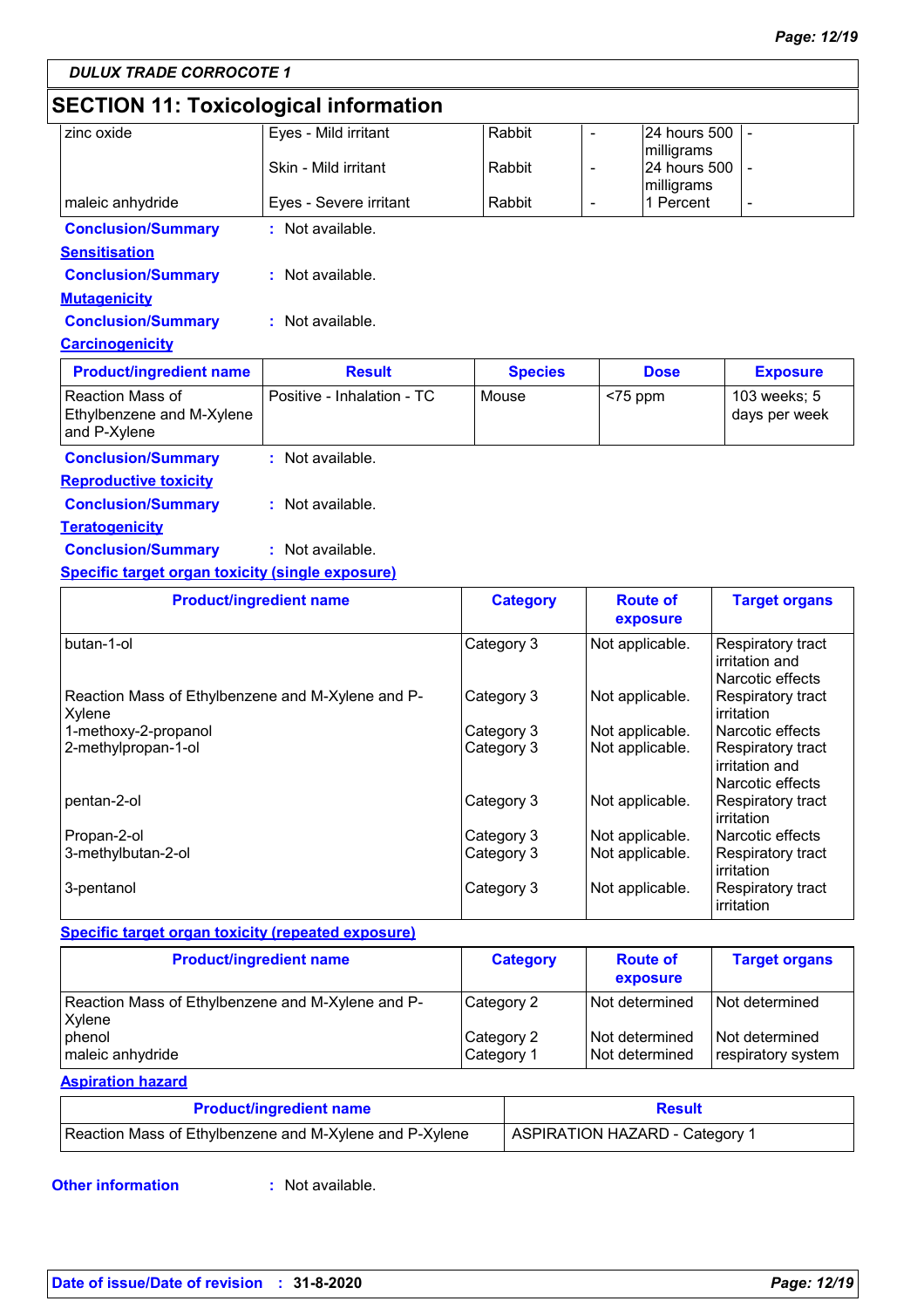# **SECTION 12: Ecological information**

#### **12.1 Toxicity**

There are no data available on the mixture itself. Do not allow to enter drains or watercourses.

The mixture has been assessed following the summation method of the CLP Regulation (EC) No 1272/2008 and is classified for eco-toxicological properties accordingly. See Sections 2 and 3 for details.

| <b>Product/ingredient name</b> | <b>Result</b>                                                            | <b>Species</b>                                     | <b>Exposure</b>     |
|--------------------------------|--------------------------------------------------------------------------|----------------------------------------------------|---------------------|
| butan-1-ol                     | Acute EC50 1983000 µg/l Fresh water                                      | Daphnia - Daphnia magna                            | 48 hours            |
|                                | Acute LC50 2300000 µg/l Marine water                                     | Fish - Alburnus alburnus                           | 96 hours            |
|                                | Acute LC50 1910000 µg/l Fresh water                                      | Fish - Pimephales promelas -                       | 96 hours            |
|                                |                                                                          | Juvenile (Fledgling, Hatchling,                    |                     |
|                                |                                                                          | Weanling)                                          |                     |
|                                | Acute LC50 1940000 µg/l Fresh water                                      | Fish - Pimephales promelas -                       | 96 hours            |
|                                |                                                                          | Juvenile (Fledgling, Hatchling,                    |                     |
|                                |                                                                          | Weanling)<br>Fish - Pimephales promelas            | 96 hours            |
| <b>Reaction Mass of</b>        | Acute LC50 1730000 µg/l Fresh water<br>Acute LC50 8500 µg/l Marine water | Crustaceans - Palaemonetes                         | 48 hours            |
| Ethylbenzene and M-Xylene      |                                                                          | pugio                                              |                     |
| and P-Xylene                   |                                                                          |                                                    |                     |
|                                | Acute LC50 13400 µg/l Fresh water                                        | Fish - Pimephales promelas                         | 96 hours            |
| trizinc bis(orthophosphate)    | Acute EC50 0,21 mg/l                                                     | Daphnia - Ceriodaphnia dubia                       | 48 hours            |
|                                | Acute EC50 0,19 mg/l                                                     | Daphnia - Ceriodaphnia                             | 48 hours            |
|                                |                                                                          | reticulata                                         |                     |
|                                | Acute EC50 0,27 mg/l                                                     | Daphnia - Daphnia pulex                            | 48 hours            |
|                                | Acute IC50 0,136 mg/l                                                    | Algae - Selenastrum                                | 72 hours            |
|                                |                                                                          | capricornutum                                      |                     |
|                                | Acute LC50 1,92 mg/l                                                     | Fish - Oncorhynchus kisutch                        | 96 hours            |
|                                | Acute LC50 0,77 mg/l                                                     | Fish - Pimephales promelas                         | 96 hours            |
|                                | Acute LC50 0,33 mg/l                                                     | Fish - Thymallus articus                           | 96 hours            |
|                                | Acute LC50 90 µg/l Fresh water                                           | Fish - Oncorhynchus mykiss                         | 96 hours            |
| 2-methylpropan-1-ol            | Acute EC50 1200000 µg/l Fresh water                                      | Crustaceans - Ceriodaphnia                         | 48 hours            |
|                                |                                                                          | reticulata - Larvae                                |                     |
|                                | Acute EC50 1300000 µg/l Fresh water                                      | Daphnia - Daphnia magna -<br>Larvae                | 48 hours            |
|                                | Acute EC50 1439000 µg/l Fresh water                                      | Daphnia - Daphnia magna                            | 48 hours            |
|                                | Acute EC50 1100000 µg/l Fresh water                                      | Daphnia - Daphnia pulex -                          | 48 hours            |
|                                |                                                                          | Larvae                                             |                     |
|                                | Acute EC50 1460 mg/l Fresh water                                         | Fish - Pimephales promelas                         | 96 hours            |
|                                | Acute LC50 600 mg/l Marine water                                         | Crustaceans - Artemia salina                       | 48 hours            |
|                                | Acute LC50 1190000 µg/l Fresh water                                      | Daphnia - Daphnia magna -                          | 48 hours            |
|                                |                                                                          | Neonate                                            |                     |
|                                | Acute LC50 1030000 µg/l Fresh water                                      | Daphnia - Daphnia magna -                          | 48 hours            |
|                                |                                                                          | Neonate                                            |                     |
|                                | Acute LC50 1460000 µg/l Fresh water                                      | Fish - Ictalurus punctatus                         | 96 hours            |
|                                | Acute LC50 1430 mg/l Fresh water                                         | Fish - Pimephales promelas -                       | 96 hours            |
|                                |                                                                          | Juvenile (Fledgling, Hatchling,                    |                     |
|                                |                                                                          | Weanling)                                          |                     |
|                                | Acute LC50 1430000 µg/l Fresh water                                      | Fish - Pimephales promelas                         | 96 hours            |
|                                | Acute LC50 1330000 µg/l Fresh water                                      | Fish - Oncorhynchus mykiss                         | 96 hours<br>21 days |
|                                | Chronic NOEC 20 mg/l Fresh water<br>Chronic NOEC 4000 µg/l Fresh water   | Daphnia - Daphnia magna<br>Daphnia - Daphnia magna | 21 days             |
| phenol                         | Acute EC50 61,1 µg/l Fresh water                                         | Algae - Pseudokirchneriella                        | 96 hours            |
|                                |                                                                          | subcapitata                                        |                     |
|                                | Acute EC50 36 mg/l Marine water                                          | Algae - Hormosira banksii -                        | 72 hours            |
|                                |                                                                          | Gamete                                             |                     |
|                                | Acute EC50 94 mg/l Fresh water                                           | Aquatic plants - Lemna                             | 96 hours            |
|                                |                                                                          | aequinoctialis                                     |                     |
|                                | Acute EC50 5,5 mg/l Fresh water                                          | Daphnia - Daphnia obtusa -                         | 48 hours            |
|                                |                                                                          | Neonate                                            |                     |
|                                | Chronic NOEC 16 µg/l Marine water                                        | Algae - Hormosira banksii -                        | 72 hours            |
|                                |                                                                          | Gamete                                             |                     |
|                                | Chronic NOEC 1,5 mg/l Fresh water                                        | Daphnia - Daphnia magna                            | 21 days             |
|                                | Chronic NOEC 118 µg/l Fresh water                                        | Fish - Oncorhynchus mykiss                         | 90 days             |
|                                |                                                                          |                                                    |                     |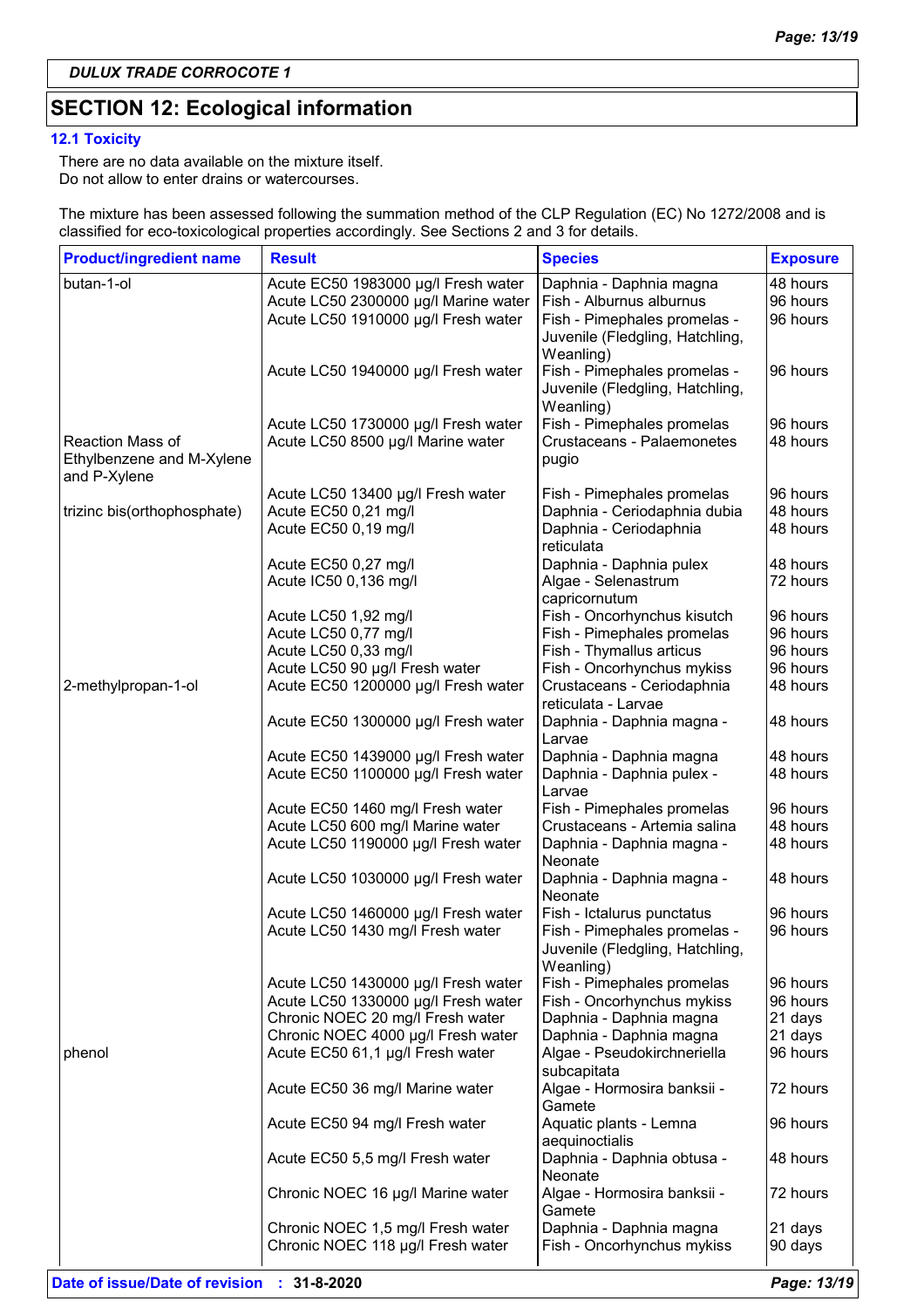# **SECTION 12: Ecological information**

| zinc oxide                | Acute EC50 0,11 mg/l              | Daphnia - Ceriodaphnia dubia    | 48 hours |
|---------------------------|-----------------------------------|---------------------------------|----------|
|                           | Acute EC50 24,6 mg/l              | Daphnia - Daphnia magna         | 48 hours |
|                           | Acute EC50 0,14 mg/l              | Daphnia - Daphnia pulex         | 48 hours |
|                           | Acute IC50 0,17 mg/l              | Algae - Selenastrum             | 72 hours |
|                           |                                   | capricornutum                   |          |
|                           | Acute IC50 1,85 mg/l Marine water | Algae - Skeletonema costatum    | 96 hours |
|                           | Acute IC50 46 µg/l Fresh water    | Algae - Pseudokirchneriella     | 72 hours |
|                           |                                   | subcapitata - Exponential       |          |
|                           |                                   | growth phase                    |          |
|                           | Acute LC50 98 µg/l Fresh water    | Daphnia - Daphnia magna -       | 48 hours |
|                           |                                   | <b>Neonate</b>                  |          |
|                           | Acute LC50 9,71 mg/l              | Fish - Cyprinus carpio          | 96 hours |
|                           | Acute LC50 1,1 mg/l               | Fish - Oncorhynchus Mykiss      | 96 hours |
|                           | Acute LC50 1,02 mg/l              | Fish - Oncorhynchus kisutch     | 96 hours |
|                           | Acute LC50 0,41 mg/l              | Fish - Pimephales promelas      | 96 hours |
|                           | Acute LC50 0,17 mg/l              | Fish - Thymallus articus        | 96 hours |
|                           | Acute LC50 1,1 ppm Fresh water    | Fish - Oncorhynchus mykiss      | 96 hours |
| maleic anhydride          | Acute LC50 230 ppm Fresh water    | Fish - Gambusia affinis - Adult | 96 hours |
| <b>Conclusion/Summary</b> | : Not available.                  |                                 |          |

#### **12.2 Persistence and degradability**

| <b>Conclusion/Summary</b>                                            | : Not available.         |                   |                  |
|----------------------------------------------------------------------|--------------------------|-------------------|------------------|
| <b>Product/ingredient name</b>                                       | <b>Aquatic half-life</b> | <b>Photolysis</b> | Biodegradability |
| Reaction Mass of<br><b>Ethylbenzene and M-Xylene</b><br>and P-Xylene |                          |                   | Readily          |

#### **12.3 Bioaccumulative potential**

| <b>Product/ingredient name</b> | $LogP_{ow}$              | <b>BCF</b> | <b>Potential</b> |
|--------------------------------|--------------------------|------------|------------------|
| butan-1-ol                     |                          |            | low              |
| trizinc bis(orthophosphate)    | $\overline{\phantom{a}}$ | 60960      | high             |
| 1-methoxy-2-propanol           | $\leq$ 1                 |            | low              |
| 2-methylpropan-1-ol            |                          |            | low              |
| pentan-2-ol                    | 1,19                     |            | low              |
| 3-methylbutan-2-ol             | 1,28                     |            | low              |
| phenol                         | 1,47                     | 647        | high             |
| 3-pentanol                     | 1,21                     |            | low              |
| zinc oxide                     | ٠                        | 60960      | high             |
| maleic anhydride               | $-2,78$                  |            | low              |

| <b>12.4 Mobility in soil</b>                            |                  |
|---------------------------------------------------------|------------------|
| <b>Soil/water partition</b><br><b>coefficient (Koc)</b> | : Not available. |
| <b>Mobility</b>                                         | : Not available. |

| 12.5 Results of PBT and vPvB assessment |                   |  |
|-----------------------------------------|-------------------|--|
| <b>PBT</b>                              | : Not applicable. |  |
| <b>vPvB</b>                             | : Not applicable. |  |

**12.6 Other adverse effects** : No known significant effects or critical hazards.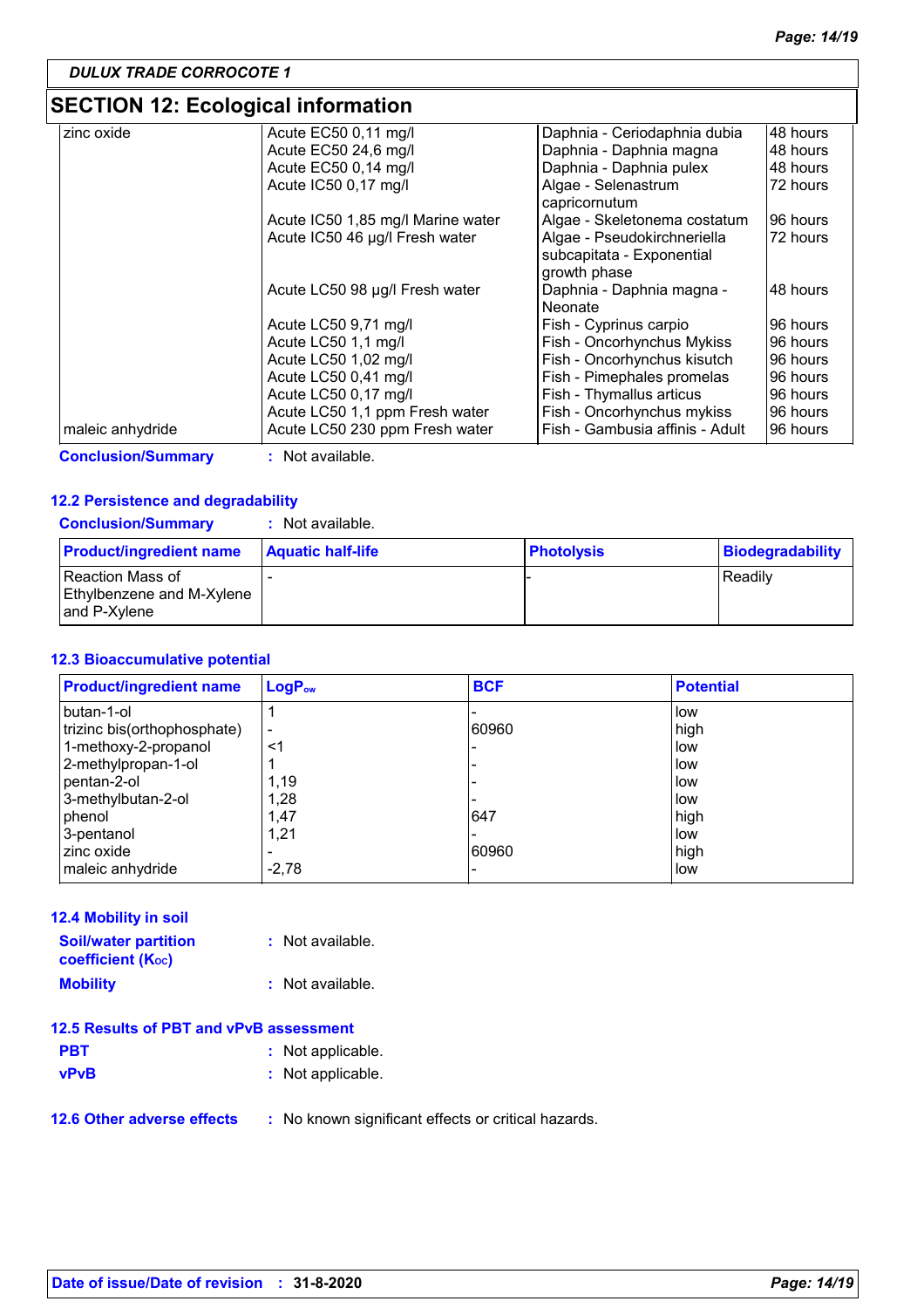# **SECTION 13: Disposal considerations**

The information in this section contains generic advice and guidance. The list of Identified Uses in Section 1 should be consulted for any available use-specific information provided in the Exposure Scenario(s).

#### **13.1 Waste treatment methods**

| <b>Product</b>                 |                                                                                                                                                                                                                                                                                                                                                                                                                                                                                                                                                             |
|--------------------------------|-------------------------------------------------------------------------------------------------------------------------------------------------------------------------------------------------------------------------------------------------------------------------------------------------------------------------------------------------------------------------------------------------------------------------------------------------------------------------------------------------------------------------------------------------------------|
| <b>Methods of disposal</b>     | The generation of waste should be avoided or minimised wherever possible.<br>Disposal of this product, solutions and any by-products should at all times comply<br>with the requirements of environmental protection and waste disposal legislation<br>and any regional local authority requirements. Dispose of surplus and non-<br>recyclable products via a licensed waste disposal contractor. Waste should not be<br>disposed of untreated to the sewer unless fully compliant with the requirements of<br>all authorities with jurisdiction.          |
| <b>Hazardous waste</b>         | : The classification of the product may meet the criteria for a hazardous waste.                                                                                                                                                                                                                                                                                                                                                                                                                                                                            |
| <b>Disposal considerations</b> | Do not allow to enter drains or watercourses.<br>Dispose of according to all federal, state and local applicable regulations.<br>If this product is mixed with other wastes, the original waste product code may no<br>longer apply and the appropriate code should be assigned.<br>For further information, contact your local waste authority.                                                                                                                                                                                                            |
| <b>Packaging</b>               |                                                                                                                                                                                                                                                                                                                                                                                                                                                                                                                                                             |
| <b>Methods of disposal</b>     | : The generation of waste should be avoided or minimised wherever possible. Waste<br>packaging should be recycled. Incineration or landfill should only be considered<br>when recycling is not feasible.                                                                                                                                                                                                                                                                                                                                                    |
| <b>Disposal considerations</b> | Using information provided in this safety data sheet, advice should be obtained from<br>the relevant waste authority on the classification of empty containers.<br>Empty containers must be scrapped or reconditioned.<br>Dispose of containers contaminated by the product in accordance with local or<br>national legal provisions.                                                                                                                                                                                                                       |
| <b>Type of packaging</b>       | European waste catalogue (EWC)                                                                                                                                                                                                                                                                                                                                                                                                                                                                                                                              |
| <b>CEPE Paint Guidelines</b>   | 15 01 10*<br>packaging containing residues of or contaminated by<br>hazardous substances                                                                                                                                                                                                                                                                                                                                                                                                                                                                    |
| <b>Special precautions</b>     | This material and its container must be disposed of in a safe way. Care should be<br>taken when handling emptied containers that have not been cleaned or rinsed out.<br>Empty containers or liners may retain some product residues. Vapour from product<br>residues may create a highly flammable or explosive atmosphere inside the<br>container. Do not cut, weld or grind used containers unless they have been cleaned<br>thoroughly internally. Avoid dispersal of spilt material and runoff and contact with<br>soil, waterways, drains and sewers. |

# **SECTION 14: Transport information**

# **Information pertaining to IATA and ADN is considered not relevant since the material is not packaged in the correct approved packaging required of these methods of transport.**

|                                           | <b>ADR</b>        | <b>IMDG</b>                                               |
|-------------------------------------------|-------------------|-----------------------------------------------------------|
| 14.1 UN number                            | <b>UN1263</b>     | <b>UN1263</b>                                             |
| 14.2 UN proper<br>shipping name           | <b>PAINT</b>      | PAINT. Marine pollutant (trizinc bis<br>(orthophosphate)) |
| <b>14.3 Transport</b><br>hazard class(es) |                   |                                                           |
| <b>Class</b>                              | 3                 | 3                                                         |
| <b>Subsidiary class</b>                   |                   |                                                           |
| <b>14.4 Packing group</b>                 | Ш                 | н                                                         |
| Date of issue/Date of revision            | $: 31 - 8 - 2020$ | Page: 15/19                                               |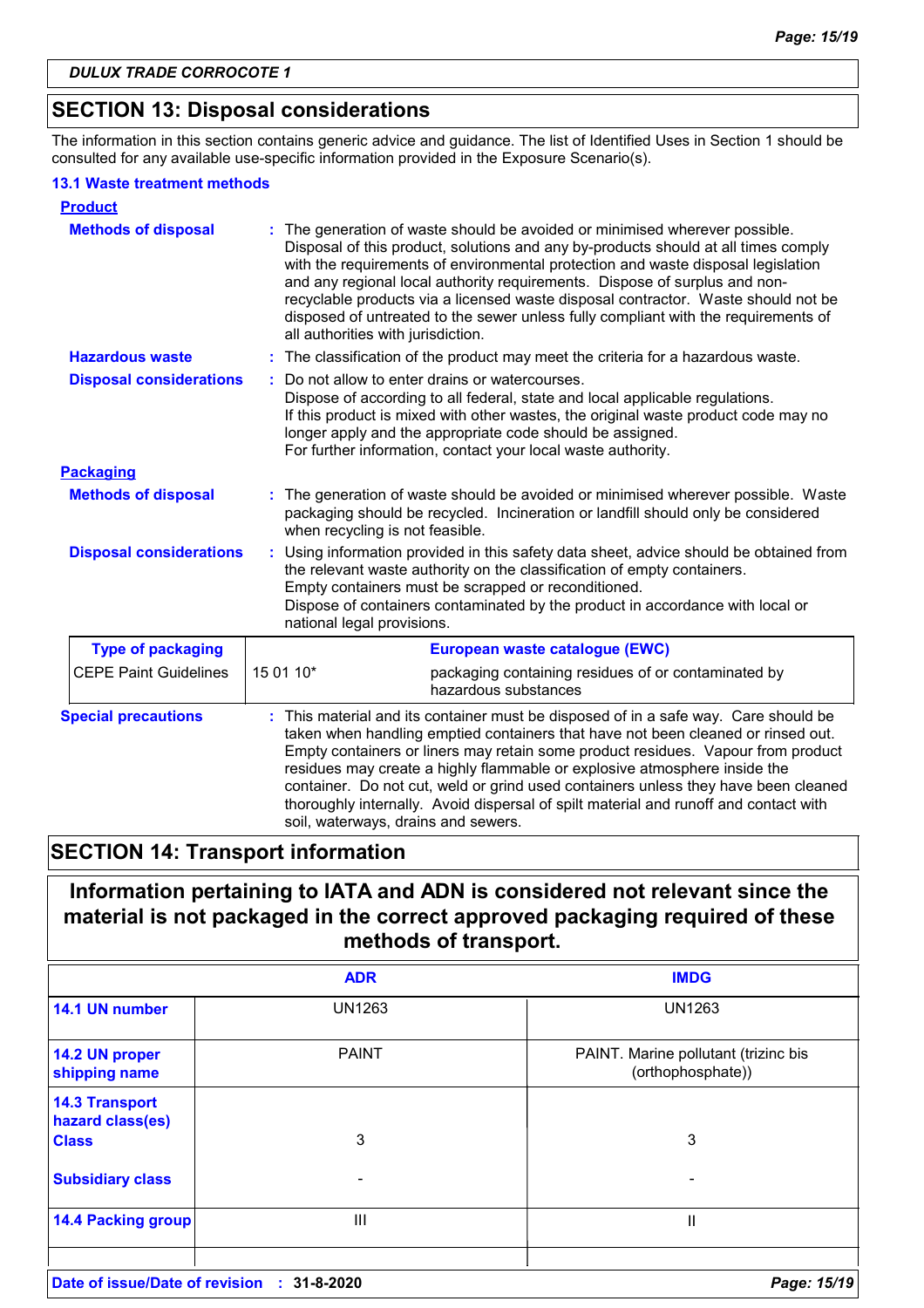# **Information pertaining to IATA and ADN is considered not relevant since the material is not packaged in the correct approved packaging required of these methods of transport.**

| 14.5<br><b>Environmental</b><br>hazards<br><b>Marine pollutant</b><br><b>Marine pollutant</b><br>substances | Yes.                                                                                                                                                                                                                   | Yes.<br>trizinc bis(orthophosphate)                                                                                                                                                                                           |
|-------------------------------------------------------------------------------------------------------------|------------------------------------------------------------------------------------------------------------------------------------------------------------------------------------------------------------------------|-------------------------------------------------------------------------------------------------------------------------------------------------------------------------------------------------------------------------------|
| <b>14.6 Special</b><br>precautions for<br>user                                                              | Transport within user's premises: always<br>transport in closed containers that are upright<br>and secure. Ensure that persons transporting<br>the product know what to do in the event of an<br>accident or spillage. |                                                                                                                                                                                                                               |
| <b>HI/Kemler number</b><br><b>Emergency</b><br>schedules (EmS)                                              | 30                                                                                                                                                                                                                     | $F-E$ , S-E                                                                                                                                                                                                                   |
| 14.7 Transport in bulk<br>according to Annex II of<br><b>MARPOL and the IBC Code</b>                        | : Not applicable.                                                                                                                                                                                                      |                                                                                                                                                                                                                               |
| <b>Additional</b><br>information                                                                            | The environmentally hazardous substance<br>mark is not required when transported in sizes<br>of $\leq 5$ L or $\leq 5$ kg.<br>Tunnel code (D/E)                                                                        | The marine pollutant mark is not required when<br>transported in sizes of $\leq$ 5 L or $\leq$ 5 kg.<br>Viscous substance exemption This class 3<br>material can be shipped as Packing Group III in<br>packagings up to 30 L. |

# **SECTION 15: Regulatory information**

**15.1 Safety, health and environmental regulations/legislation specific for the substance or mixture EU Regulation (EC) No. 1907/2006 (REACH)**

**Annex XIV - List of substances subject to authorisation**

**Annex XIV**

None of the components are listed, or the component present is below its threshold.

**Substances of very high concern**

None of the components are listed, or the component present is below its threshold.

**Annex XVII - Restrictions : Not applicable.** 

**on the manufacture, placing on the market and use of certain dangerous substances, mixtures and articles**

#### **Other EU regulations**

**VOC for Ready-for-Use Mixture :** Not applicable.

**Ozone depleting substances (1005/2009/EU)**

Not listed.

**Prior Informed Consent (PIC) (649/2012/EU)** Not listed.

#### **Seveso Directive**

This product may add to the calculation for determining whether a site is within the scope of the Seveso Directive on major accident hazards.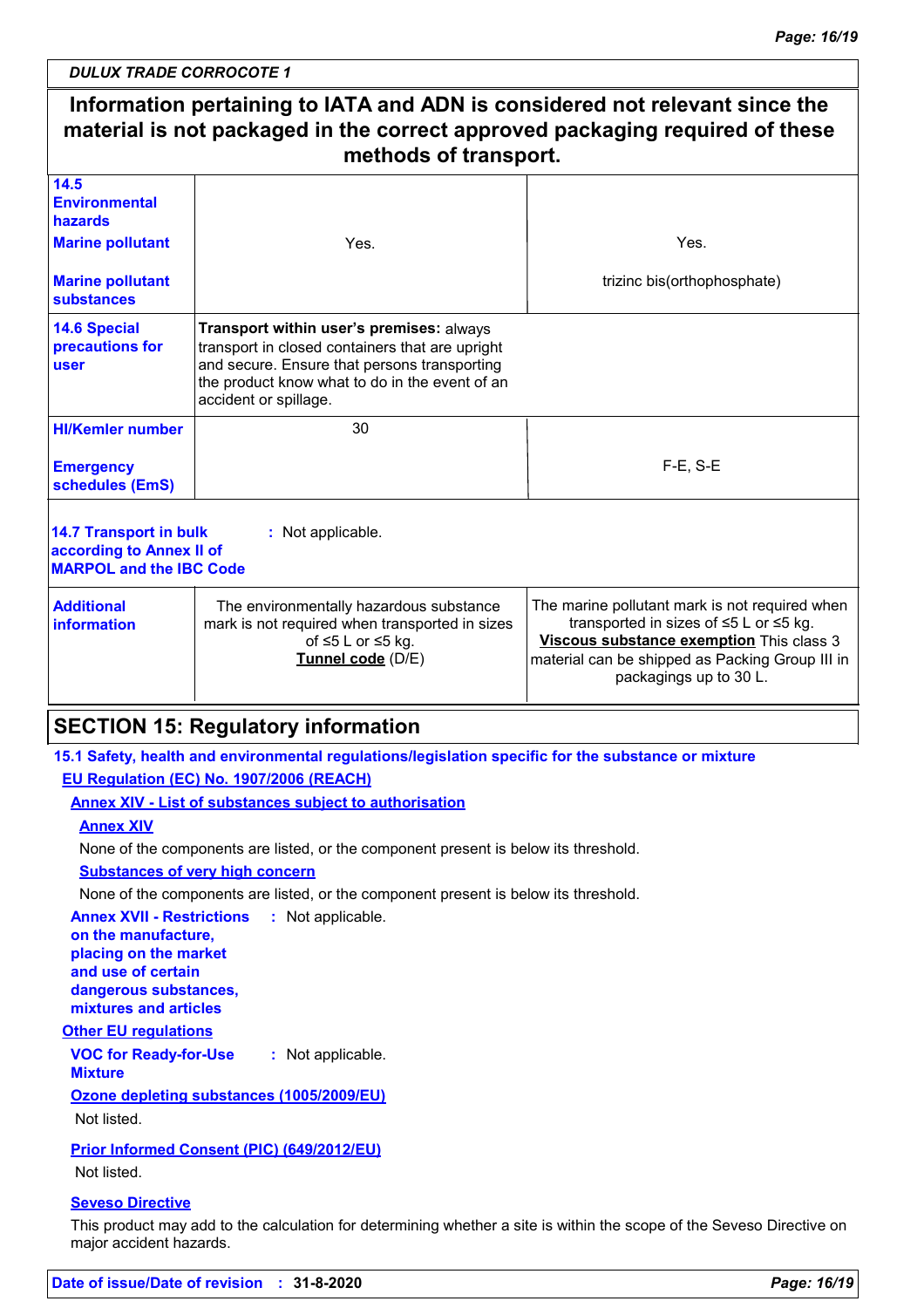# **SECTION 15: Regulatory information**

#### **International regulations**

**Chemical Weapon Convention List Schedules I, II & III Chemicals**

Not listed.

#### **Montreal Protocol (Annexes A, B, C, E)**

Not listed.

# **Stockholm Convention on Persistent Organic Pollutants**

Not listed.

# **Rotterdam Convention on Prior Informed Consent (PIC)**

Not listed.

#### **UNECE Aarhus Protocol on POPs and Heavy Metals**

Not listed.

#### **15.2 Chemical safety**

**:** No Chemical Safety Assessment has been carried out.

**assessment**

# **SECTION 16: Other information**

**CEPE code :** 1

 $\nabla$  Indicates information that has changed from previously issued version.

**Abbreviations and acronyms :** ATE = Acute Toxicity Estimate CLP = Classification, Labelling and Packaging Regulation [Regulation (EC) No. 1272/2008] DMEL = Derived Minimal Effect Level DNEL = Derived No Effect Level EUH statement = CLP-specific Hazard statement PBT = Persistent, Bioaccumulative and Toxic PNEC = Predicted No Effect Concentration RRN = REACH Registration Number vPvB = Very Persistent and Very Bioaccumulative

#### **Procedure used to derive the classification according to Regulation (EC) No. 1272/2008 [CLP/GHS]**

| <b>Classification</b>   | <b>Justification</b>  |
|-------------------------|-----------------------|
| Flam. Liq. 2, H225      | On basis of test data |
| Skin Irrit. 2, H315     | Calculation method    |
| Eye Dam. 1, H318        | Calculation method    |
| Skin Sens. 1, H317      | Calculation method    |
| STOT SE 3, H335         | Calculation method    |
| Aquatic Chronic 2, H411 | Calculation method    |

#### **Full text of abbreviated H statements**

| H225             | Highly flammable liquid and vapour.                               |
|------------------|-------------------------------------------------------------------|
|                  |                                                                   |
| H <sub>226</sub> | Flammable liquid and vapour.                                      |
| H <sub>301</sub> | Toxic if swallowed.                                               |
| H302             | Harmful if swallowed.                                             |
| H304             | May be fatal if swallowed and enters airways.                     |
| H <sub>311</sub> | Toxic in contact with skin.                                       |
| H312             | Harmful in contact with skin.                                     |
| H314             | Causes severe skin burns and eye damage.                          |
| H315             | Causes skin irritation.                                           |
| l H317           | May cause an allergic skin reaction.                              |
| H318             | Causes serious eye damage.                                        |
| l H319           | Causes serious eye irritation.                                    |
| H331             | Toxic if inhaled.                                                 |
| H332             | Harmful if inhaled.                                               |
| H334             | May cause allergy or asthma symptoms or breathing difficulties if |
|                  | inhaled.                                                          |
| H335             | May cause respiratory irritation.                                 |
| H336             | May cause drowsiness or dizziness.                                |
|                  |                                                                   |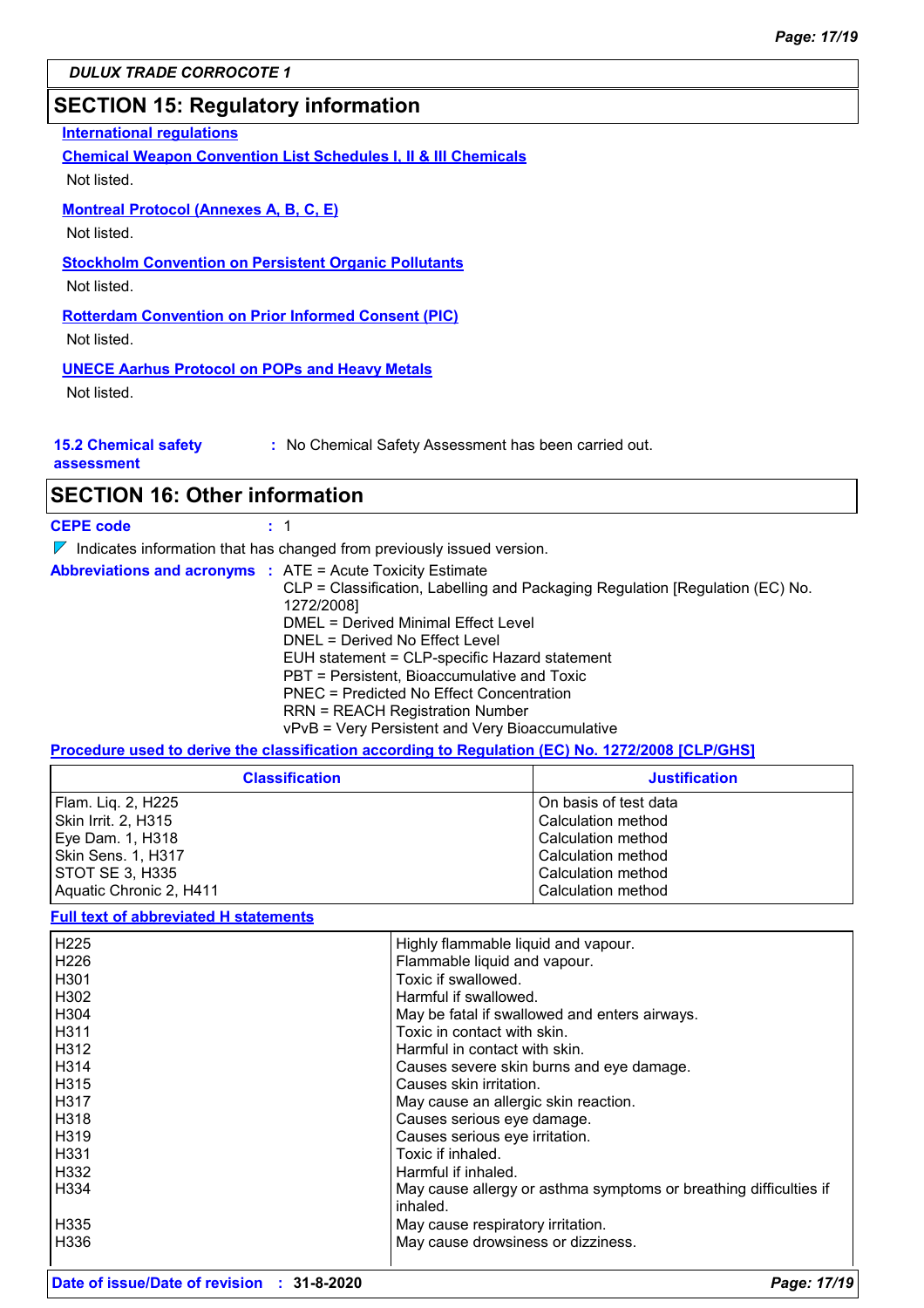| <b>SECTION 16: Other information</b>          |                   |                                                          |  |  |
|-----------------------------------------------|-------------------|----------------------------------------------------------|--|--|
| H341                                          |                   | Suspected of causing genetic defects.                    |  |  |
| H372                                          |                   | Causes damage to organs through prolonged or repeated    |  |  |
|                                               |                   | exposure.                                                |  |  |
| H373                                          |                   | May cause damage to organs through prolonged or repeated |  |  |
|                                               |                   | exposure.                                                |  |  |
| H400                                          |                   | Very toxic to aquatic life.                              |  |  |
| H410                                          |                   | Very toxic to aquatic life with long lasting effects.    |  |  |
| H411                                          |                   | Toxic to aquatic life with long lasting effects.         |  |  |
| H412                                          |                   | Harmful to aquatic life with long lasting effects.       |  |  |
| H413                                          |                   | May cause long lasting harmful effects to aquatic life.  |  |  |
| <b>Full text of classifications [CLP/GHS]</b> |                   |                                                          |  |  |
|                                               |                   |                                                          |  |  |
| Acute Tox. 3, H301                            |                   | ACUTE TOXICITY (oral) - Category 3                       |  |  |
| Acute Tox. 3, H311                            |                   | ACUTE TOXICITY (dermal) - Category 3                     |  |  |
| Acute Tox. 3, H331                            |                   | <b>ACUTE TOXICITY (inhalation) - Category 3</b>          |  |  |
| Acute Tox. 4, H302                            |                   | ACUTE TOXICITY (oral) - Category 4                       |  |  |
| Acute Tox. 4, H312                            |                   | ACUTE TOXICITY (dermal) - Category 4                     |  |  |
| Acute Tox. 4, H332                            |                   | <b>ACUTE TOXICITY (inhalation) - Category 4</b>          |  |  |
| Aquatic Acute 1, H400                         |                   | SHORT-TERM (ACUTE) AQUATIC HAZARD - Category 1           |  |  |
| Aquatic Chronic 1, H410                       |                   | LONG-TERM (CHRONIC) AQUATIC HAZARD - Category 1          |  |  |
| Aquatic Chronic 2, H411                       |                   | LONG-TERM (CHRONIC) AQUATIC HAZARD - Category 2          |  |  |
| Aquatic Chronic 3, H412                       |                   | LONG-TERM (CHRONIC) AQUATIC HAZARD - Category 3          |  |  |
| Aquatic Chronic 4, H413                       |                   | LONG-TERM (CHRONIC) AQUATIC HAZARD - Category 4          |  |  |
| Asp. Tox. 1, H304                             |                   | <b>ASPIRATION HAZARD - Category 1</b>                    |  |  |
| <b>EUH066</b>                                 |                   | Repeated exposure may cause skin dryness or cracking.    |  |  |
| Eye Dam. 1, H318                              |                   | SERIOUS EYE DAMAGE/EYE IRRITATION - Category 1           |  |  |
| Eye Irrit. 2, H319                            |                   | SERIOUS EYE DAMAGE/EYE IRRITATION - Category 2           |  |  |
| Flam. Liq. 2, H225                            |                   | FLAMMABLE LIQUIDS - Category 2                           |  |  |
| Flam. Liq. 3, H226                            |                   | FLAMMABLE LIQUIDS - Category 3                           |  |  |
| Muta. 2, H341                                 |                   | <b>GERM CELL MUTAGENICITY - Category 2</b>               |  |  |
| Resp. Sens. 1, H334                           |                   | RESPIRATORY SENSITISATION - Category 1                   |  |  |
| Skin Corr. 1B, H314                           |                   | SKIN CORROSION/IRRITATION - Category 1B                  |  |  |
| Skin Irrit. 2, H315                           |                   | SKIN CORROSION/IRRITATION - Category 2                   |  |  |
| Skin Sens. 1, H317                            |                   | SKIN SENSITISATION - Category 1                          |  |  |
| Skin Sens. 1A, H317                           |                   | SKIN SENSITISATION - Category 1A                         |  |  |
| <b>STOT RE 1, H372</b>                        |                   | SPECIFIC TARGET ORGAN TOXICITY - REPEATED                |  |  |
|                                               |                   | <b>EXPOSURE - Category 1</b>                             |  |  |
| STOT RE 2, H373                               |                   | SPECIFIC TARGET ORGAN TOXICITY - REPEATED                |  |  |
|                                               |                   | <b>EXPOSURE - Category 2</b>                             |  |  |
| STOT SE 3, H335                               |                   | SPECIFIC TARGET ORGAN TOXICITY - SINGLE EXPOSURE         |  |  |
|                                               |                   | (Respiratory tract irritation) - Category 3              |  |  |
| STOT SE 3, H336                               |                   | SPECIFIC TARGET ORGAN TOXICITY - SINGLE EXPOSURE         |  |  |
|                                               |                   | (Narcotic effects) - Category 3                          |  |  |
| <b>Date of printing</b>                       | $: 8-9-2020$      |                                                          |  |  |
| Date of issue/ Date of                        | $: 31 - 8 - 2020$ |                                                          |  |  |
| revision                                      |                   |                                                          |  |  |
| Date of previous issue                        | $: 26 - 8 - 2020$ |                                                          |  |  |
|                                               |                   |                                                          |  |  |
| <b>Version</b>                                | : 3.01            |                                                          |  |  |

#### **Notice to reader**

*IMPORTANT NOTE The information in this data sheet is not intended to be exhaustive and is based on the present state of our knowledge and on current laws: any person using the product for any purpose other than that specifically recommended in the technical data sheet without first obtaining written confirmation from us as to the suitability of the product for the intended purpose does so at his own risk. It is always the responsibility of the user to take all necessary steps to fulfill the demands set out in the local rules and legislation. Always read the Material Data Sheet and the Technical Data Sheet for this product if available. All advice we give or any statement made about the product by us (whether in this data sheet or otherwise) is correct to the best of our knowledge but we have no control over the quality or the condition of the substrate or the many factors affecting the use and application of the product. Therefore, unless we specifically agree in writing otherwise, we do not accept any liability whatsoever for the performance of the product or for any loss or damage arising out of the use of the product. All products supplied and technical advice given are subject to our standard terms and conditions of sale. You should request a copy of this document and review it carefully. The information contained in this data sheet is subject to modification from time to time in the*